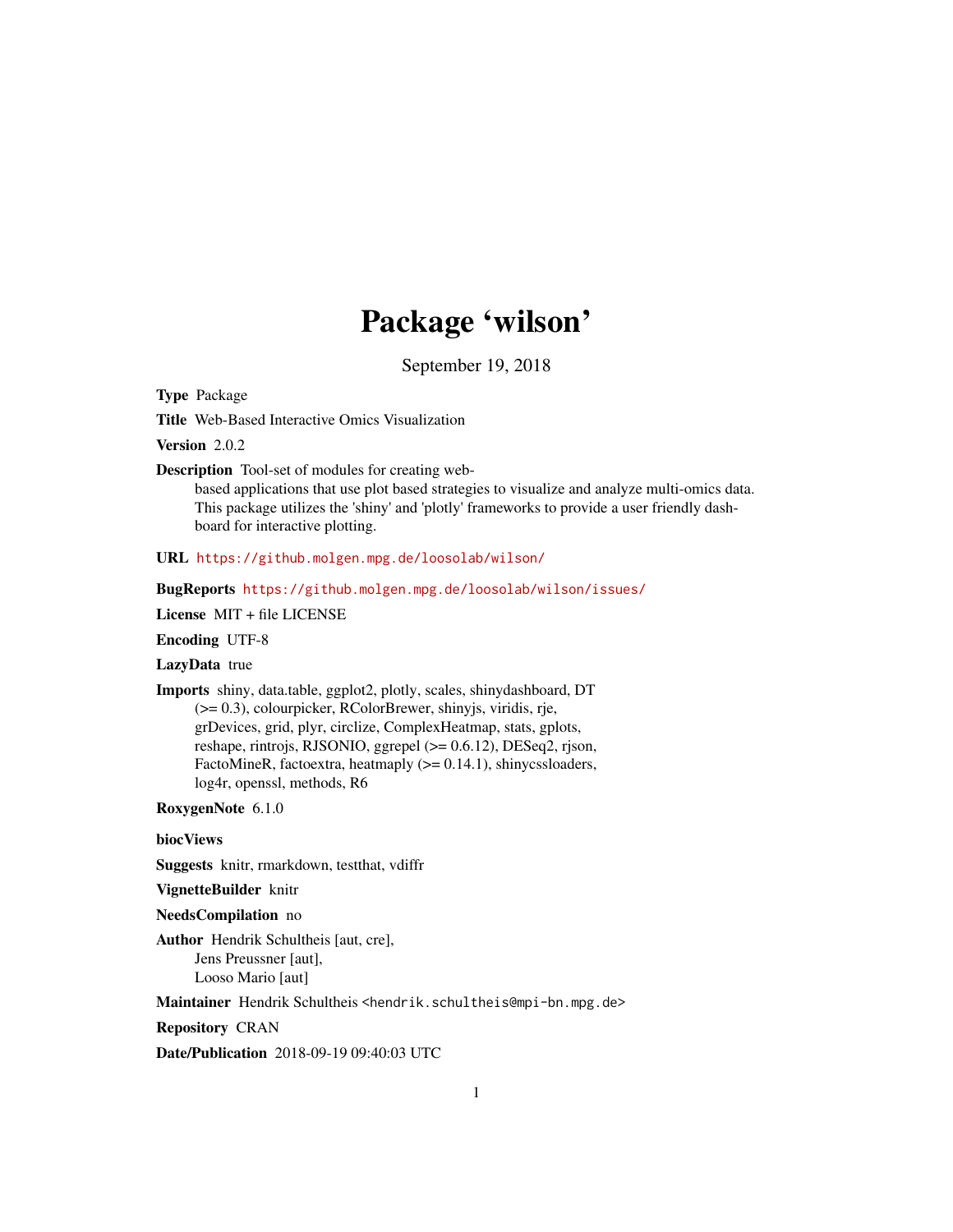# R topics documented:

|                   | 3              |
|-------------------|----------------|
| andUI             | $\overline{4}$ |
|                   | $\overline{4}$ |
| Clarion           | 5              |
| colorPicker       | 6              |
|                   | 7              |
|                   | 7              |
|                   | 8              |
|                   | 9              |
|                   | 10             |
|                   | 11             |
|                   | 12             |
|                   | 13             |
|                   | 14             |
|                   | 14             |
| featureSelector   | 15             |
|                   | 16             |
|                   | 16             |
|                   | 17             |
|                   | 17             |
|                   | 18             |
|                   | 19             |
|                   | 19             |
|                   | 20             |
|                   | 20             |
|                   | 21             |
|                   | 21             |
|                   | 22             |
|                   | 22             |
|                   | 23             |
|                   | 24             |
|                   | 24             |
|                   | 25             |
|                   | 25             |
| markerUI          | 26             |
|                   | 26             |
|                   | 27             |
| orTextual         | 28             |
| orTextualUI       | 29             |
|                   | 29             |
|                   | 30             |
|                   | 31             |
| pcaGuide          | 31             |
| pcaUI             | 32             |
| release questions | 32             |
|                   | 33             |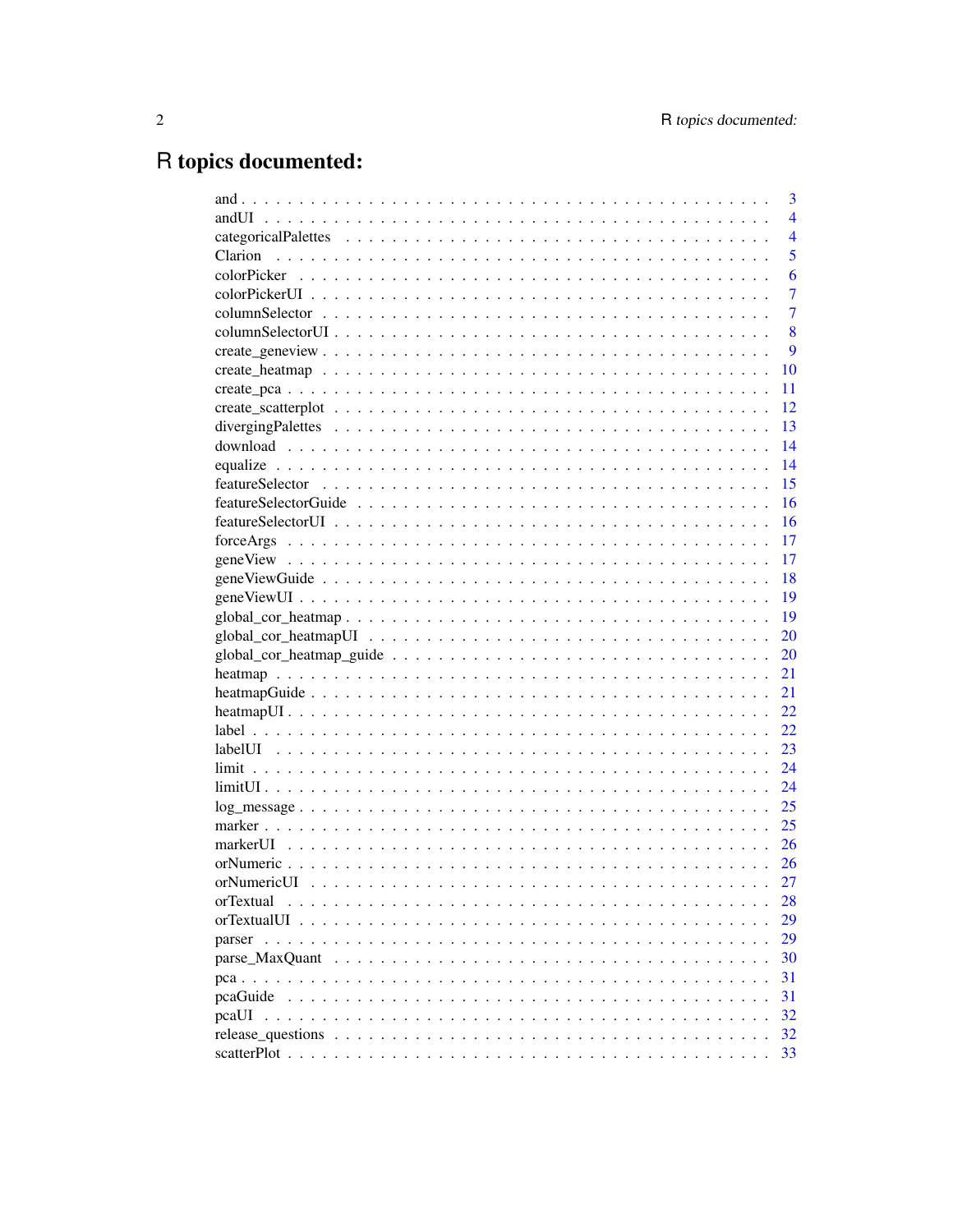<span id="page-2-0"></span>

| Index | 38 |
|-------|----|
|       |    |
|       |    |
|       |    |
|       |    |
|       |    |
|       |    |
|       |    |

and *AND module server logic*

# Description

This function evaluates output from multiple OR modules by combining with a logical and.

# Usage

```
and(input, output, session, data, show.elements = NULL,
 element.grouping = NULL, column.labels = NULL, delimiter = NULL,
 multiple = TRUE, contains = FALSE, ranged = FALSE, step = 100,
 reset = NULL)
```
# Arguments

| input            | Shiny's input object.                                                                                                                                    |  |
|------------------|----------------------------------------------------------------------------------------------------------------------------------------------------------|--|
| output           | Shiny's output object.                                                                                                                                   |  |
| session          | Shiny's session object.                                                                                                                                  |  |
| data             | The input data.frame for which selection should be provided. Evaluates an OR<br>module for each column (Supports reactive).                              |  |
| show.elements    | A Vector of column names determining which OR modules are shown. Defaults<br>to names (data). (Supports reactive)                                        |  |
| element.grouping |                                                                                                                                                          |  |
|                  | Group features in boxes. (Data.table: first column = columnames, second col-<br>$umn = groupnames)$ (Supports reactive)                                  |  |
| column.labels    | Additional labels for the columns, defaults to names (data).                                                                                             |  |
| delimiter        | A single character, or a vector indicating how column values are delimited. (Fills<br>vector sequentially if needed) (Supports reactive)                 |  |
| multiple         | Whether or not textual ORs should allow multiple selections. (Fills vector se-<br>quentially if needed)(Supports reactive)                               |  |
| contains         | Whether or not textual ORs are initialized as text Input checking entries for given<br>string. (Fills vector sequentially if needed) (Supports reactive) |  |
| ranged           | Whether or not numeric ORs are ranged. (Fills vector sequentially if needed) (Supports<br>reactive)                                                      |  |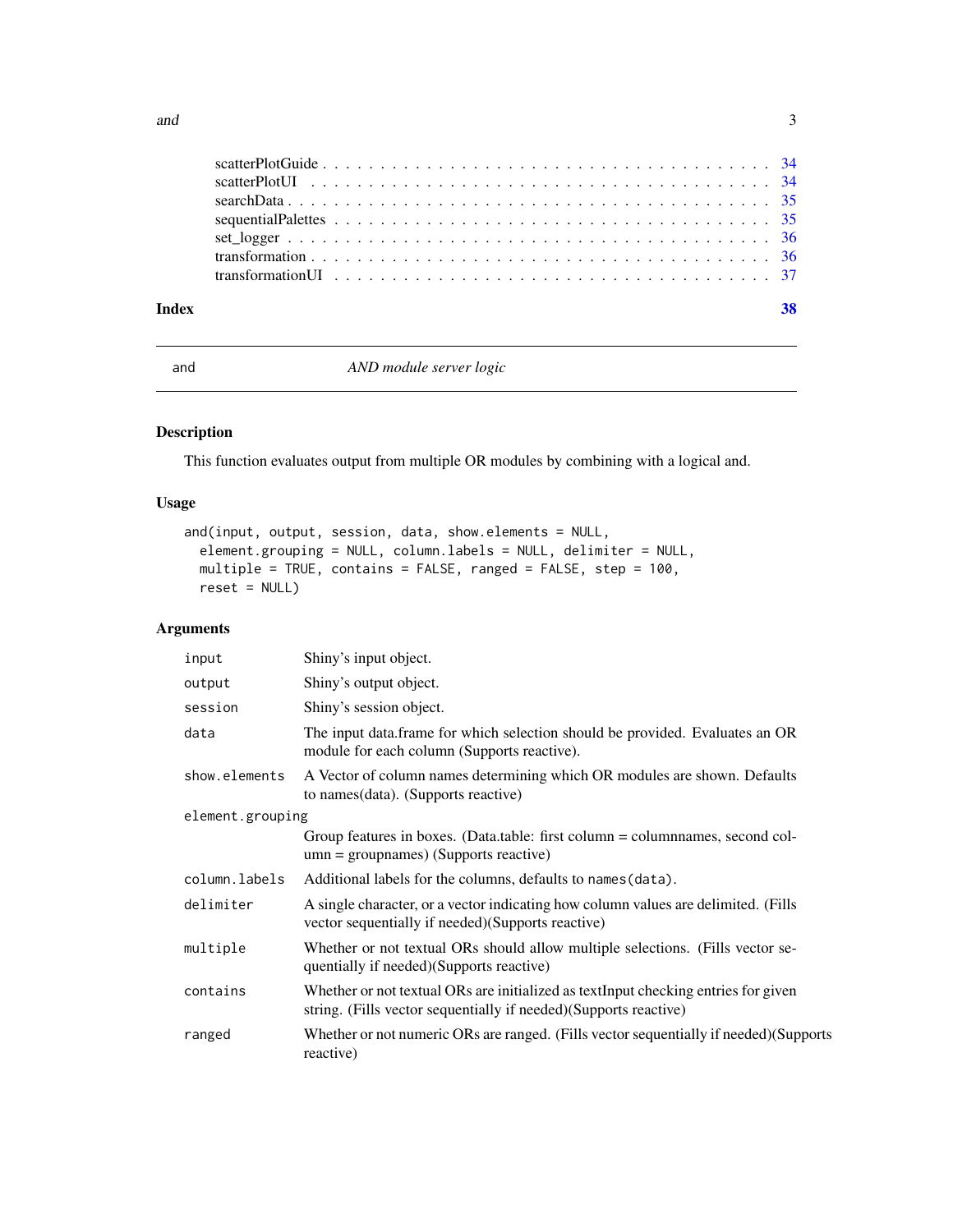<span id="page-3-0"></span>reset Reactive which will cause a UI reset on change.

# Value

A reactive containing named list with a boolean vector of length nrow(data) (bool), indicating whether an observation is selected or not and a vector of Strings showing the used filter (text).

andUI *AND module UI representation*

# **Description**

The AND module connects filtering and selection across multiple columns of a data.frame. Columns of class boolean, character or factor will be represented as textual ORs, numeric columns as numerical OR.

#### Usage

andUI(id)

#### Arguments

id The ID of the modules namespace.

#### Value

A list with HTML tags from [tag](#page-0-0).

categoricalPalettes *Function to generate categorical (qualitative) color palettes*

#### Description

Function to generate categorical (qualitative) color palettes

#### Usage

```
categoricalPalettes(n)
```
#### Arguments

n Number of colors to generate

# Value

A data.table with (named) color palettes of length n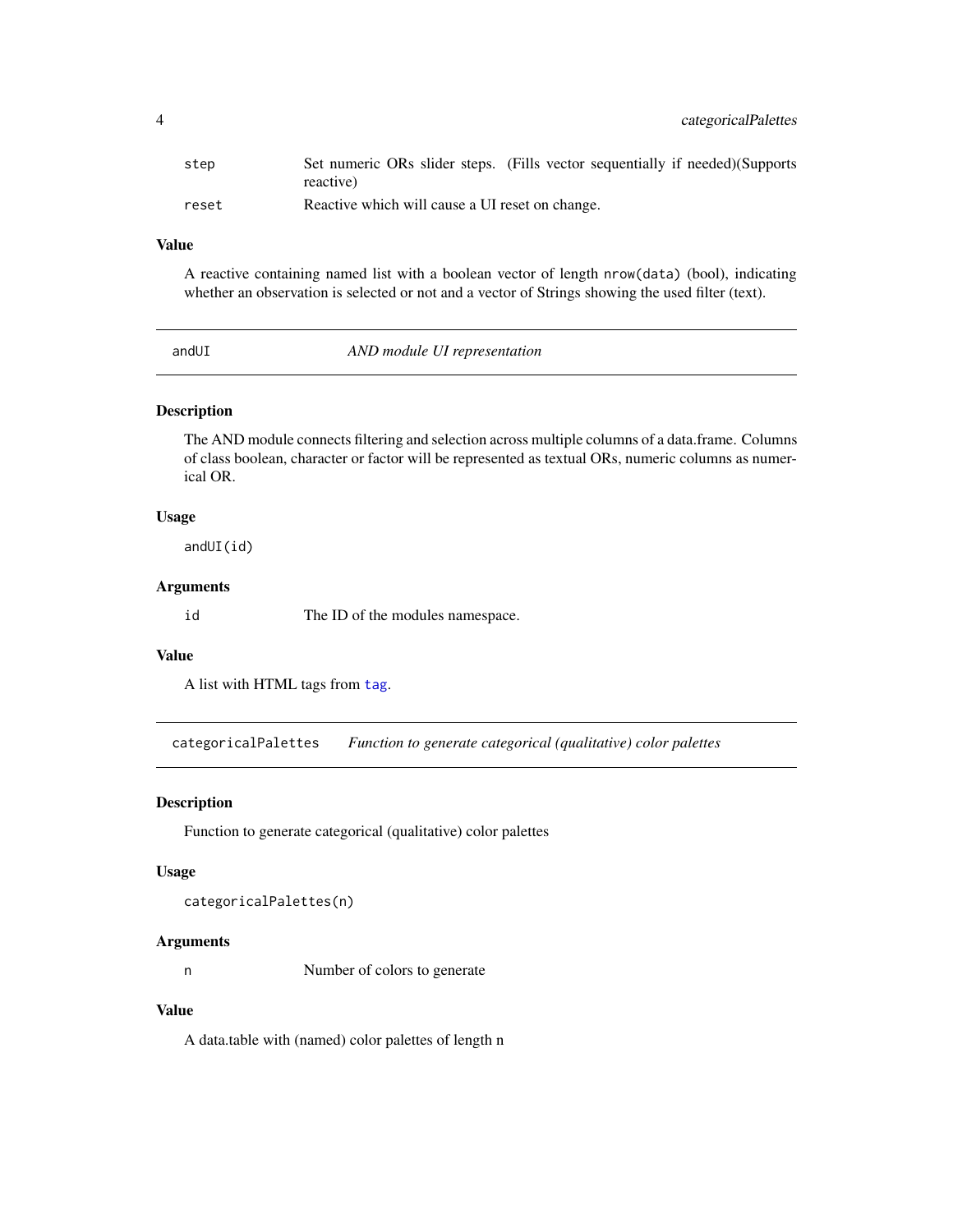<span id="page-4-1"></span><span id="page-4-0"></span>

Use this to create a clarion object. This object is used by all top-level wilson modules.

# Arguments

| header   | A named list. Defaults to NULL.                                |
|----------|----------------------------------------------------------------|
| metadata | Clarion metadata in form of a data.table.                      |
| data     | Data.table according to metadata.                              |
| validate | Logical value to validate on initialization. Defaults to TRUE. |

#### Fields

header List of global information regarding the whole experiment.

metadata Data.table with additional information for each column.

data Data.table containing experiment result data.

#### Methods

- get\_id() Returns name of unique identifier column. Assumes first feature to be unique if not specified.
- get\_name() Returns name of name column. If not specified return unique Id.
- get\_delimiter() Return delimiter used within multi-value fields (no delimiter = NULL).
- is\_delimited(x) Logical whether the given column name is delimited.
- get\_factors() Returns a data.table columns: key and factor(s) if any. Named factors (e.g. factor1="name") will be cropped to their name.
- validate(solve = TRUE) Check the object for inconsistencies. For solve = TRUE try to resolve some warnings.

# Examples

```
## Not run:
# initializing a new object
object <- Clarion$new(header, metadata, data, validate = TRUE)
# create a deep copy
object_copy <- object$clone(deep = TRUE)
## End(Not run)
```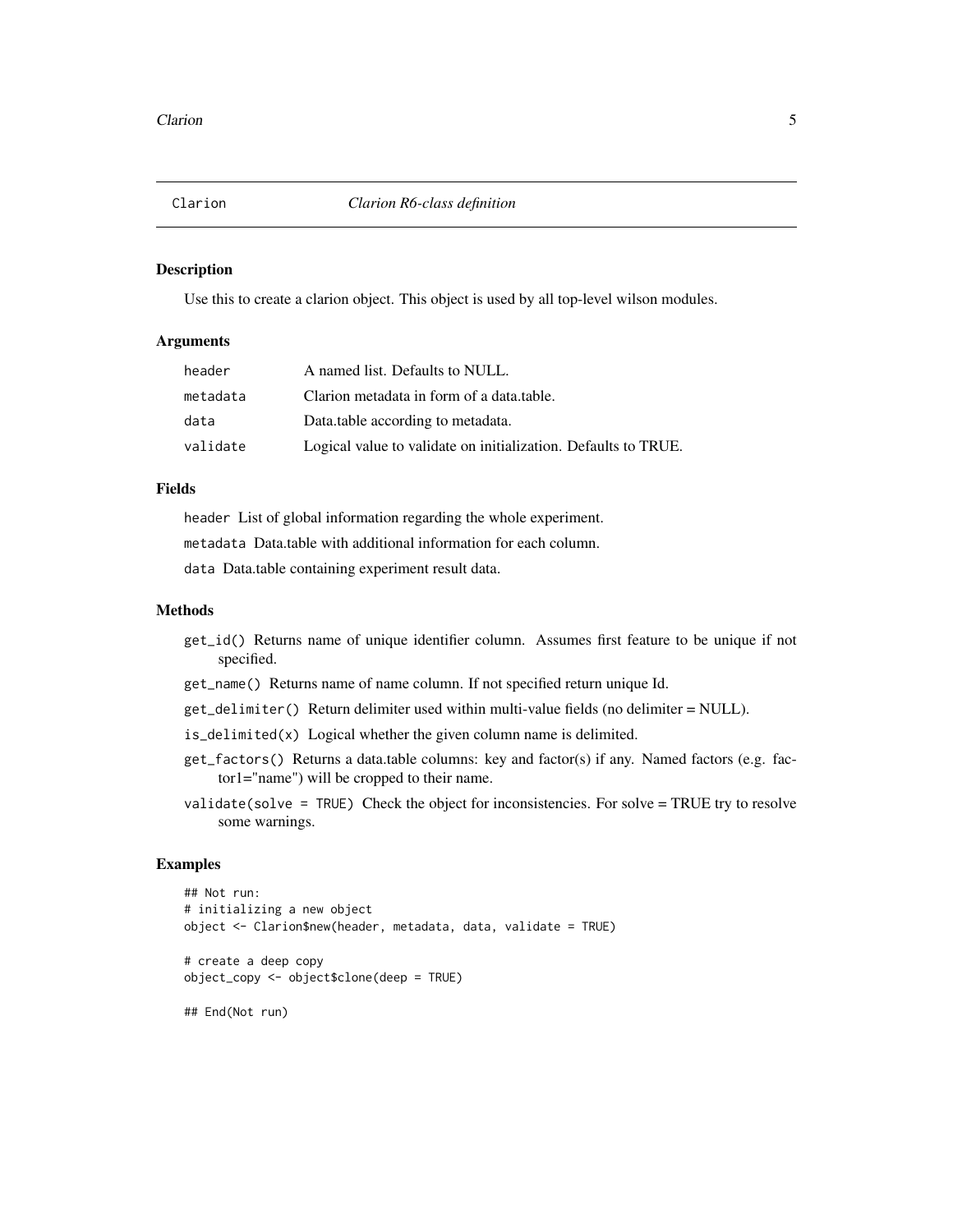<span id="page-5-0"></span>

Provides server logic for the colorPicker2 module.

# Usage

```
colorPicker(input, output, session, num.colors = 256,
  distribution = "all", winsorize = NULL, selected = NULL)
```
# Arguments

| input        | Shiny's input object                                                                                                                              |
|--------------|---------------------------------------------------------------------------------------------------------------------------------------------------|
| output       | Shiny's output object                                                                                                                             |
| session      | Shiny's session object                                                                                                                            |
| num.colors   | Define length of colorpalette vector (Default = $256$ ).                                                                                          |
| distribution | Decide which palettes are selectable. One or more of list ("sequential", "diverg-<br>ing", "categorical"). Defaults to "all" (Supports reactive). |
| winsorize    | Numeric vector of two. Dynamically change lower and upper limit (supports<br>reactive). Defaults to NULL.                                         |
| selected     | Set the default selected palette.                                                                                                                 |

# Details

A custom colorpalette's return will be NULL if there is something wrong with it.

equalize will be returned as FALSE if not selected.

# Value

Reactive containing list(palette =  $c$ (colors), name = palette\_name, transparency = Integer, reverse = Boolean, winsorize = NULL or a two-component vector containing lower and upper limits).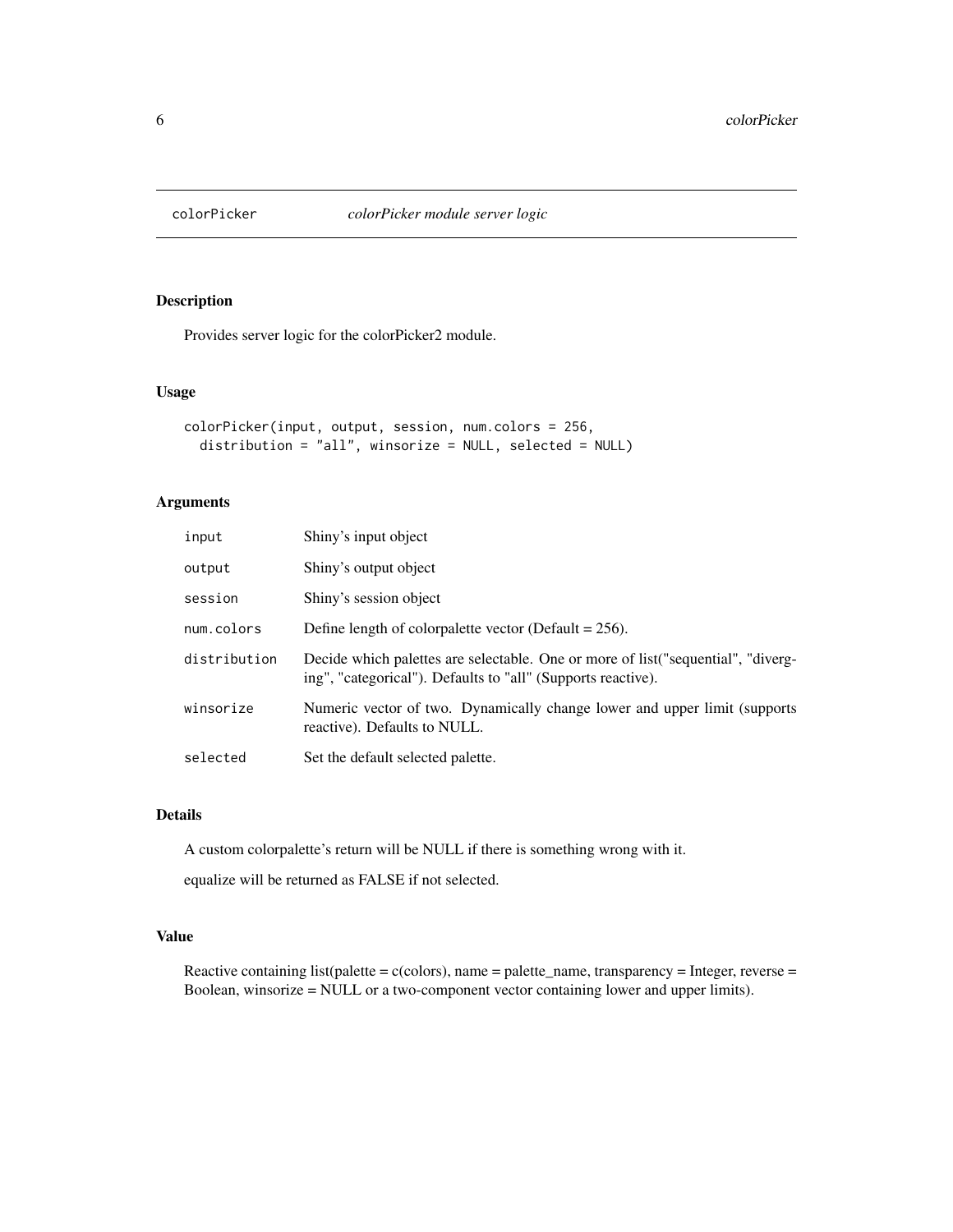<span id="page-6-0"></span>

The functions creates HTML tag definitions of its representation based on the parameters supplied. Currently, two UI can be created for the user to choose either (a) colors from a given color scheme, or (b) choose one or more single colors.

#### Usage

```
colorPickerUI(id, label = "Color scheme", custom = FALSE,
 multiple = FALSE, show.reverse = TRUE, show.scaleoptions = TRUE,
  show.transparency = TRUE)
```
#### Arguments

| id                | The ID of the modules namespace.                                                                                                                         |
|-------------------|----------------------------------------------------------------------------------------------------------------------------------------------------------|
| label             | Either a character vector of length one with the label for the color scheme drop-<br>down, or a character vector containing labels of the single colors. |
| custom            | Boolean if TRUE custom colors can be selected (Default = FALSE).                                                                                         |
| multiple          | Boolean value, if set to TRUE custom colorpalettes can be made. Only if custom<br>$=$ TRUE (Default $=$ FALSE).                                          |
| show.reverse      | Logical, whether or not to show the reverse switch ( $Default = TRUE$ ).                                                                                 |
| show.scaleoptions |                                                                                                                                                          |
|                   | Logical, whether or not to show color scaling option winsorize (Default = TRUE).                                                                         |
| show.transparency |                                                                                                                                                          |
|                   | Logical, whether or not to show the transparency slider (Default = TRUE).                                                                                |

#### Value

A list with HTML tags from [tag](#page-0-0).

columnSelector *columnSelector module server logic*

# Description

columnSelector module server logic

#### Usage

```
columnSelector(input, output, session, type.columns, type = NULL,
  column.type.label = "Type of Column", label.label = "Label",
 multiple = TRUE, none = FALSE, sep = ", ", suffix = NULL)
```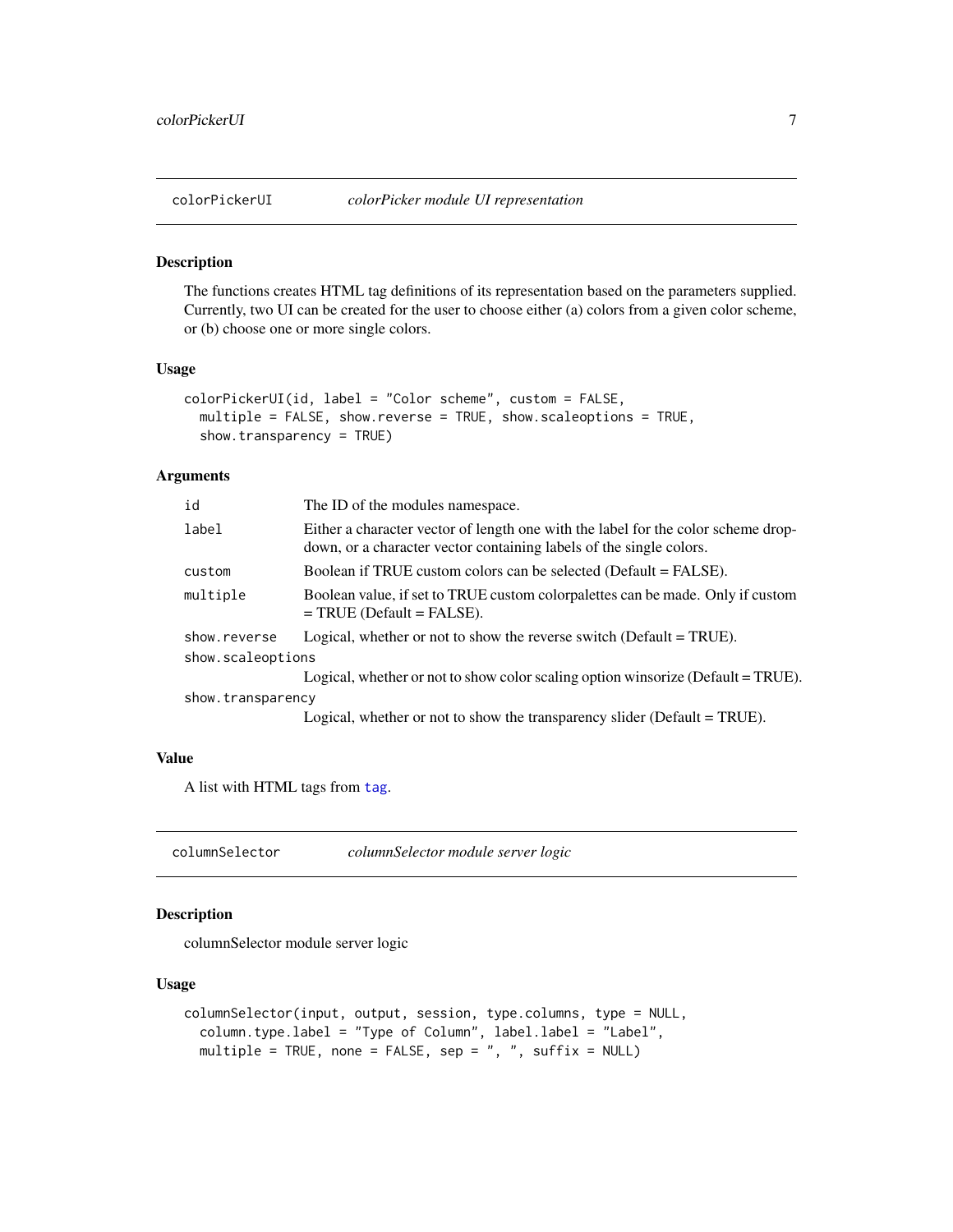# <span id="page-7-0"></span>Arguments

| input             | Shiny's input object                                                                                                                                                         |  |
|-------------------|------------------------------------------------------------------------------------------------------------------------------------------------------------------------------|--|
| output            | Shiny's output object                                                                                                                                                        |  |
| session           | Shiny's session object                                                                                                                                                       |  |
| type.columns      | data.table: (Supports reactive) key = column ames (id) level = datalevel/ type<br>of column label = optional, used instead of id sub_label = optional, added to id/<br>label |  |
| type              | The type (contrast/group/sample of the type dropdown menu, selected in step 1<br>(upper dropdown). Defaults to unique (type.columns $[2]$ ) (Supports reactive)              |  |
| column.type.label |                                                                                                                                                                              |  |
|                   | Changes the label of the first UI element                                                                                                                                    |  |
| label.label       | Change label above label text input.                                                                                                                                         |  |
| multiple          | Boolean value whether multiple values can be selected in second selector. (De-<br>$fault = TRUE)$                                                                            |  |
| none              | If TRUE adds "None to secondSelector and select is. (Default = FALSE)                                                                                                        |  |
| sep               | Used to separate labels on multi value selection.                                                                                                                            |  |
| suffix            | Added to label only on multiple $=$ FALSE (supports reactive). Also uses sep as<br>separator.                                                                                |  |

# Value

Returns the input. As named list: names("type", "selected\_columns", "label")

| columnSelectorUI | columnSelector module UI representation |
|------------------|-----------------------------------------|
|                  |                                         |

# Description

columnSelector module UI representation

# Usage

```
columnSelectorUI(id, label = FALSE, title = NULL)
```
# Arguments

| id    | The ID of the modules namespace.                                                                                                         |
|-------|------------------------------------------------------------------------------------------------------------------------------------------|
| label | Boolean value; if true include a text input field with the desired axis label (this<br>should be preset with the headline of the column) |
| title | String which is displayed as module title. (Default = NULL)                                                                              |

# Value

A list from [tag](#page-0-0) with the UI elements.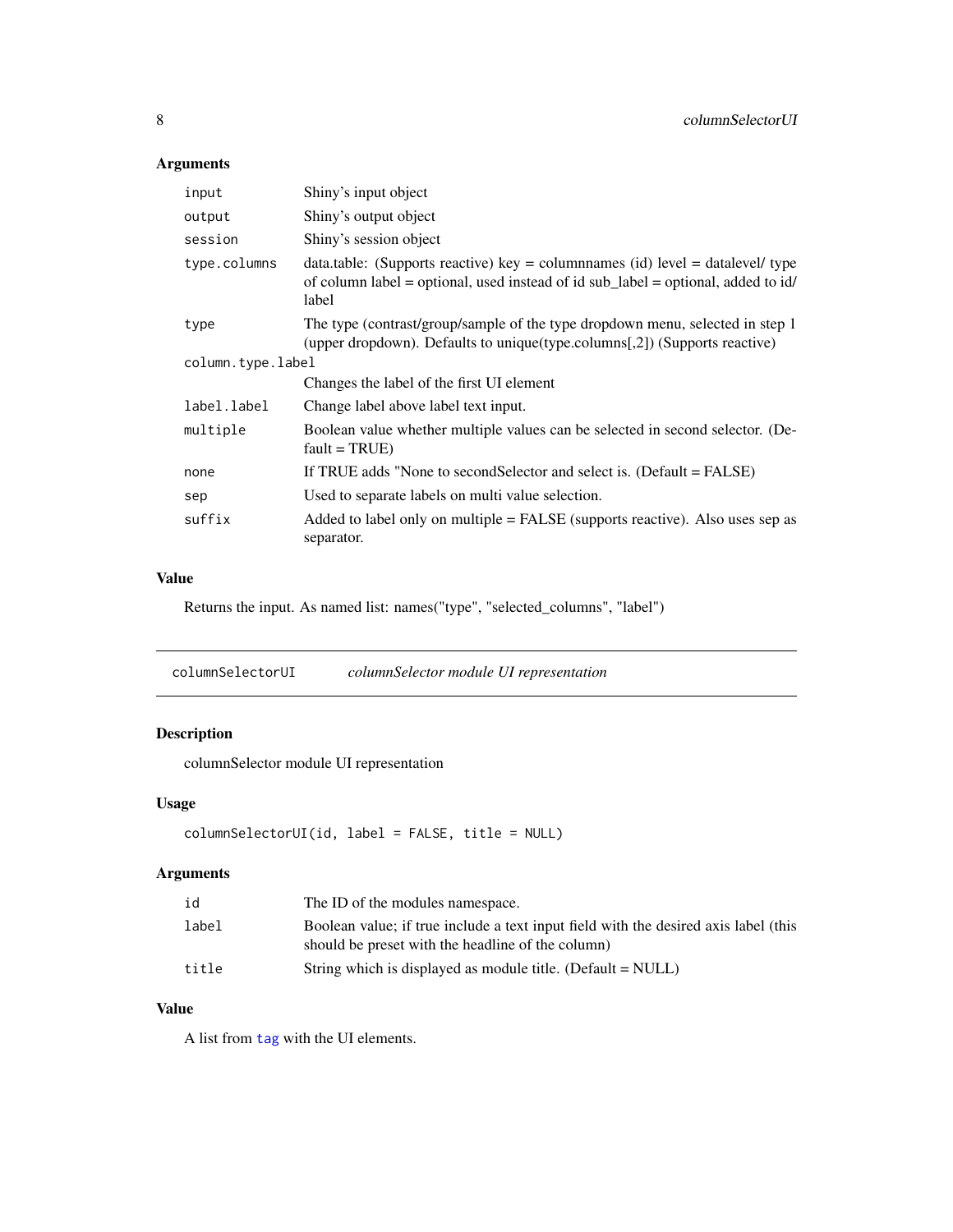<span id="page-8-0"></span>

Method for geneView creation

# Usage

```
create_geneview(data, grouping, plot.type = "line",
  facet.target = "gene", facet.cols = 2, colors = NULL,
  ylabel = NULL, ylimits = NULL, gene.label = NULL,
 plot.method = "static", width = "auto", height = "auto",
 ppi = 72, scale = 1)
```
# Arguments

| data         | data.table containing plot data                                                                    |
|--------------|----------------------------------------------------------------------------------------------------|
| grouping     | data.table metadata containing: column1 : key column2 : factor1                                    |
| plot.type    | String specifying which plot type is used c("box", "line", "violin", "bar").                       |
| facet.target | Target to plot on x-Axis c("gene", "condition").                                                   |
| facet.cols   | Number of plots per row.                                                                           |
| colors       | Vector of colors used for color palette                                                            |
| ylabel       | Label of the y-axis (default $=$ NULL).                                                            |
| ylimits      | Vector defining scale of y-axis (default $=$ NULL).                                                |
| gene.label   | Vector of labels used instead of gene names (default = NULL).                                      |
| plot.method  | Choose which method used for plotting. Either "static" or "interactive" (Default<br>$=$ "static"). |
| width        | Set the width of the plot in cm (default $=$ "auto").                                              |
| height       | Set the height of the plot in cm (default $=$ "auto").                                             |
| ppi          | Pixel per inch (default $= 72$ ).                                                                  |
| scale        | Modify plot size while preserving aspect ratio (Default $= 1$ ).                                   |
|              |                                                                                                    |

# Details

Width/ height limit = 500. If exceeded default to 500 and issue exceed\_size = TRUE.

#### Value

Returns depending on plot.method list(plot = ggplot/ plotly object, width = width in cm, height = height in cm, ppi = pixel per inch, exceed\_size = Boolean).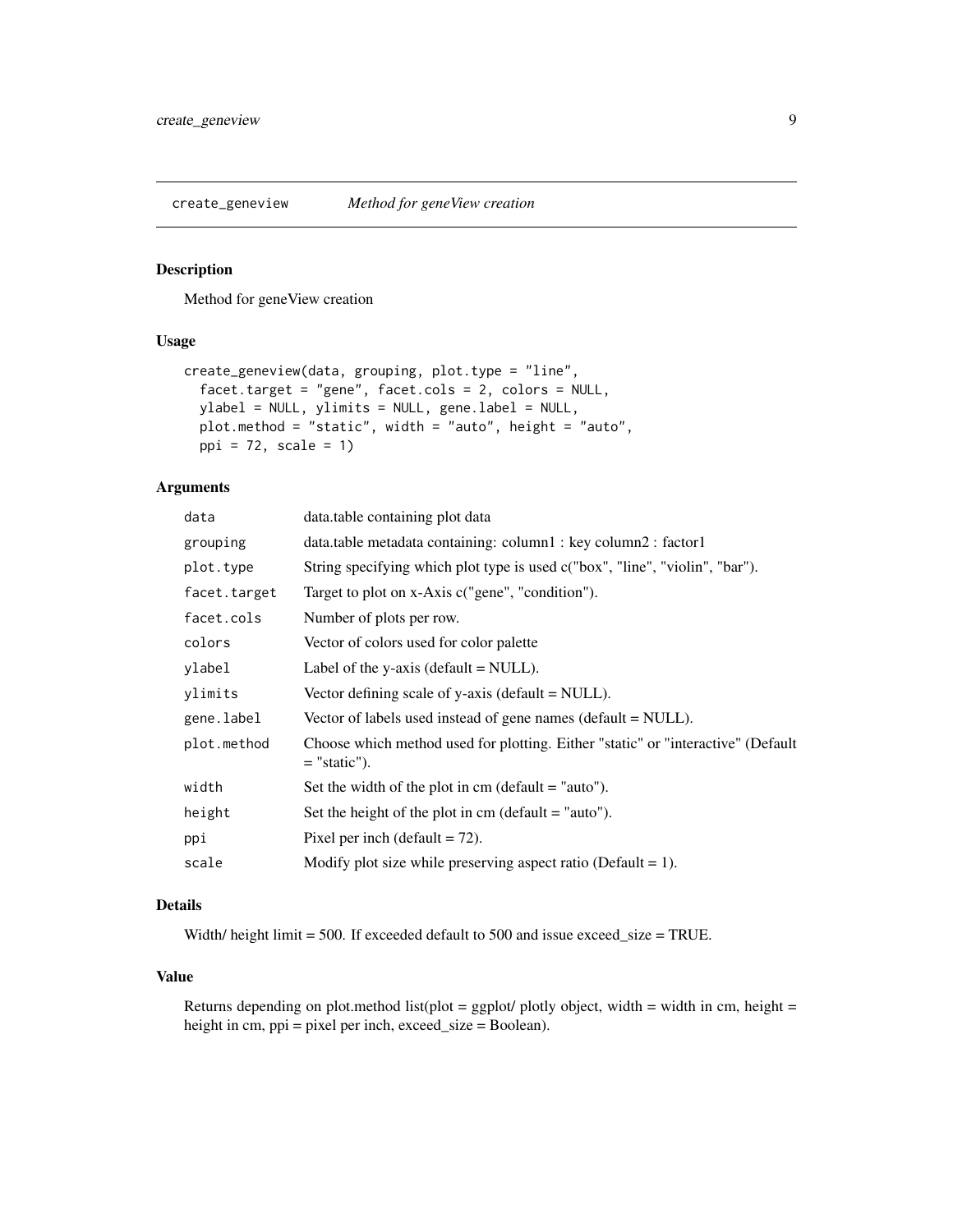<span id="page-9-0"></span>

Method for heatmap creation

# Usage

```
create_heatmap(data, unitlabel = "auto", row.label = TRUE,
  row.custom.label = NULL, column.label = TRUE,
  column.custom.label = NULL, clustering = "none",
  clustdist = "auto", clustmethod = "auto", colors = NULL,
 winsorize.colors = NULL, plot.method = "static", width = "auto",
 height = "auto", ppi = 72, scale = 1)
```
# Arguments

| data.table containing plot data. First column contains row labels.                                                |
|-------------------------------------------------------------------------------------------------------------------|
| label of the colorbar                                                                                             |
| Logical whether or not to show row labels.                                                                        |
| row.custom.label                                                                                                  |
| Vector of custom row labels.                                                                                      |
| Logical whether or not to show column labels.                                                                     |
| column.custom.label                                                                                               |
| Vector of custom column labels.                                                                                   |
| How to apply clustering on data. c("none", "both", "column", "row")                                               |
| Which cluster distance to use. See heatmapr.                                                                      |
| Which cluster method to use. See heatmapr.                                                                        |
| Vector of colors used for color palette.                                                                          |
| winsorize.colors                                                                                                  |
| NULL or a vector of length two, giving the values of colorbar ends (default =<br>NULL).                           |
| Choose which method is used for plotting. Either "plotly" or "complex Heatmap"<br>$(Default = "complexHeatmap").$ |
| Set width of plot in $cm$ (Default = "auto").                                                                     |
| Set height of plot in $cm$ (Default = "auto").                                                                    |
| Pixel per inch (default $= 72$ ).                                                                                 |
| Modify plot size while preserving aspect ratio (Default = 1).                                                     |
|                                                                                                                   |

# Details

Width/ height limit = 500. If exceeded default to 500 and issue exceed\_size = TRUE.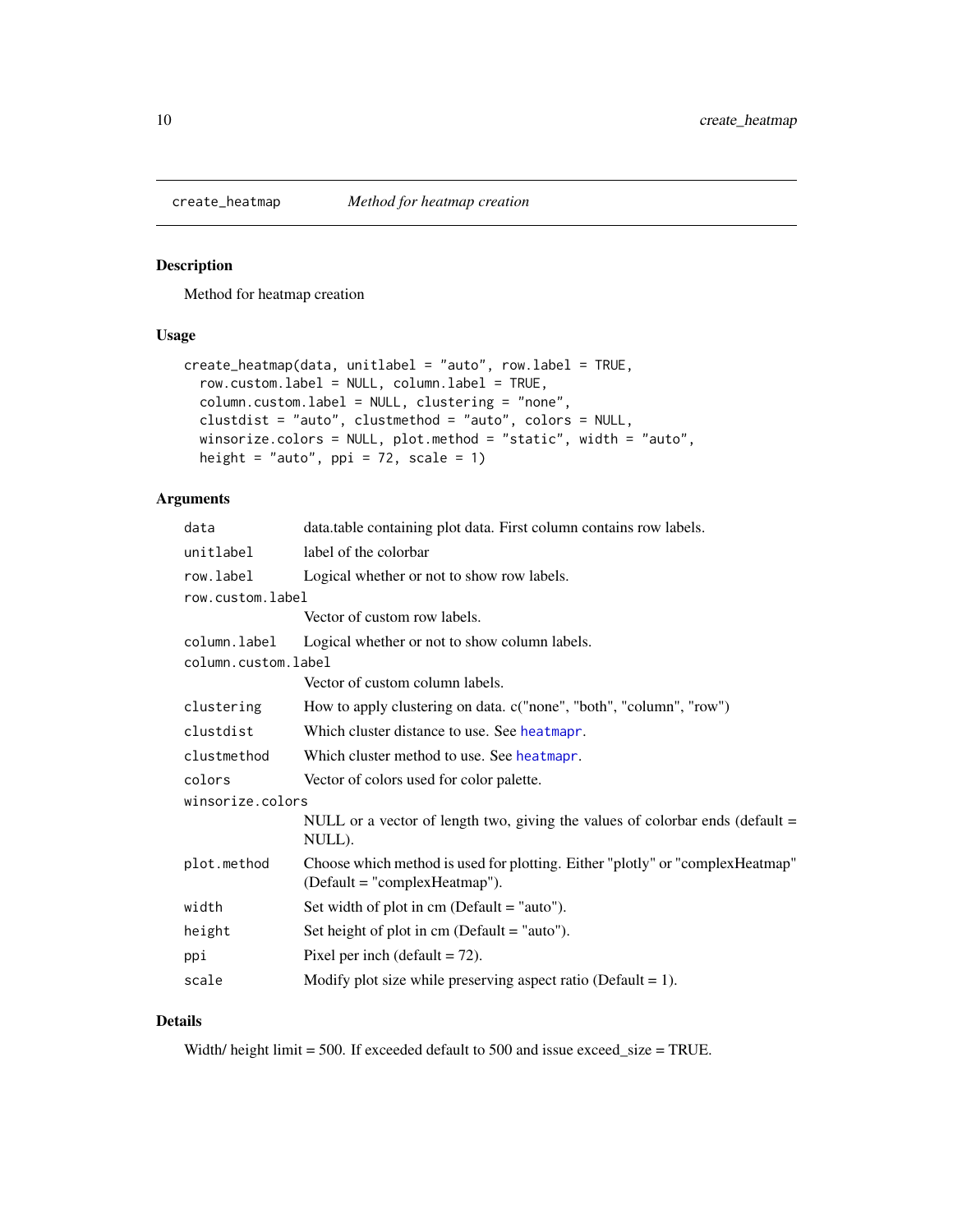# <span id="page-10-0"></span>create\_pca 11

### Value

Returns list(plot = complexHeatmap/ plotly object, width = width in cm, height = height in cm, ppi = pixel per inch, exceed\_size = Boolean whether width/ height exceeded max) depending on plot.method.

create\_pca *Method for pca creation.*

# Description

Method for pca creation.

#### Usage

```
create_pca(data, color.group = NULL, color.title = NULL,
 palette = NULL, shape.group = NULL, shape.title = NULL,
  shapes = c(15:25), dimension.a = 1, dimension.b = 2,
  dimensions = 6, on.columns = TRUE, labels = FALSE,
  custom.labels = NULL, pointsize = 2, labelsize = 3, width = 28,
  height = 28, ppi = 72, scale = 1)
```
#### Arguments

| data          | data.table from which the plot is created (First column will be handled as row-<br>names if not numeric). |
|---------------|-----------------------------------------------------------------------------------------------------------|
| color.group   | Vector of groups according to samples $(=$ column names).                                                 |
| color.title   | Title of the color legend.                                                                                |
| palette       | Vector of colors used for color palette.                                                                  |
| shape.group   | Vector of groups according to samples (= column names).                                                   |
| shape.title   | Title of the shape legend.                                                                                |
| shapes        | Vector of shapes see points. Will recycle/ cut off shapes if needed. Default =<br>c(15:25)                |
| dimension.a   | Number of dimension displayed on X-Axis.                                                                  |
| dimension.b   | Number of dimension displayed on Y-Axis.                                                                  |
| dimensions    | Number of dimensions to create.                                                                           |
| on.columns    | Boolean perform pca on columns or rows.                                                                   |
| labels        | Boolean show labels.                                                                                      |
| custom.labels | Vector of custom labels. Will replace columnnames.                                                        |
| pointsize     | Size of the data points.                                                                                  |
| labelsize     | Size of texts inside plot (default $= 3$ ).                                                               |
| width         | Set the width of the plot in cm (default $= 28$ ).                                                        |
| height        | Set the height of the plot in cm (default = $28$ ).                                                       |
| ppi           | Pixel per inch (default $= 72$ ).                                                                         |
| scale         | Modify plot size while preserving aspect ratio (Default = 1).                                             |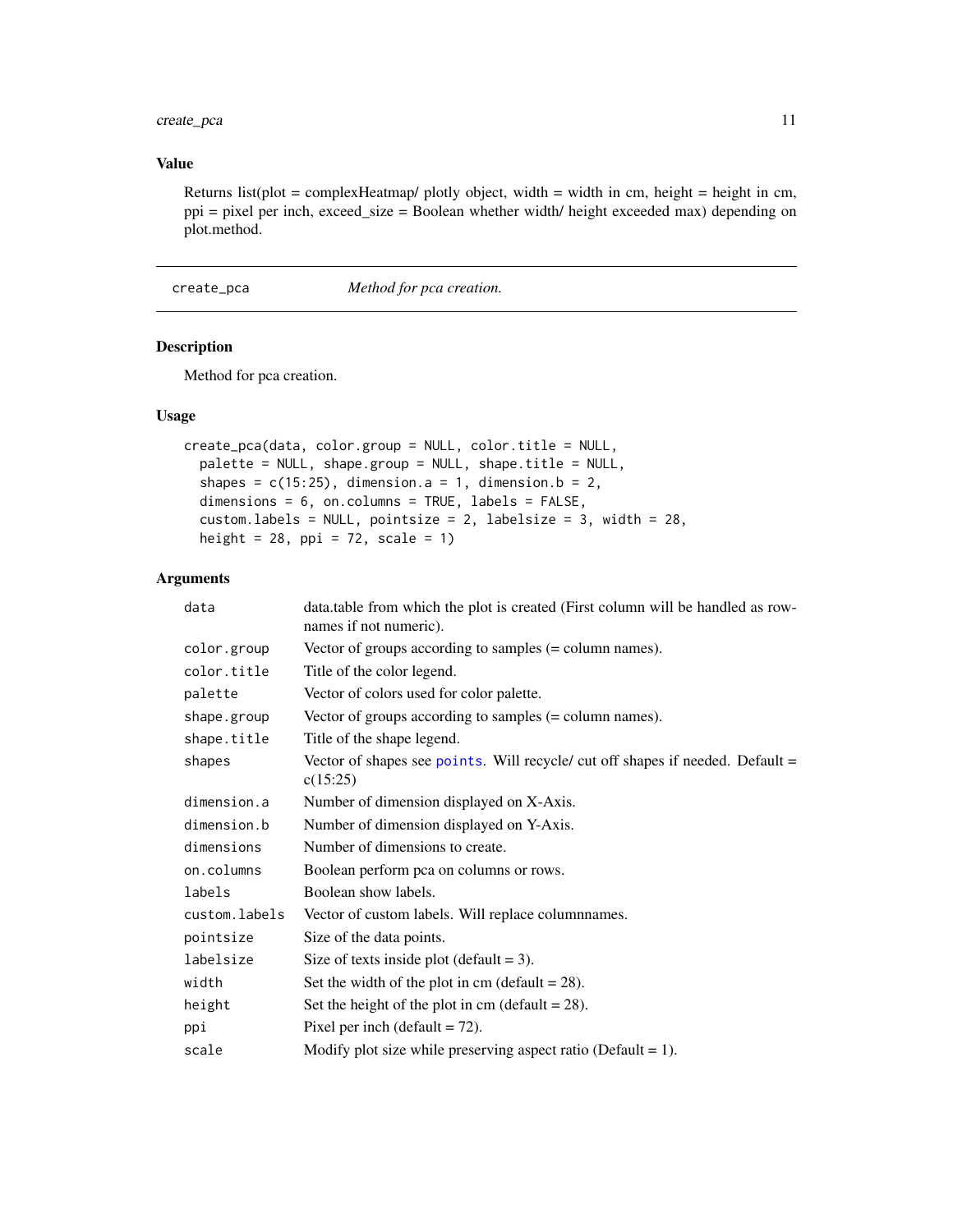#### <span id="page-11-0"></span>Details

If width and height are the same axis ratio will be set to one (quadratic plot).

Width/ height limit = 500. If exceeded default to 500 and issue exceed\_size = TRUE.

# Value

A named list(plot = ggplot object, data = pca.data, width = width of plot (cm), height = height of plot (cm), ppi = pixel per inch, exceed\_size = Boolean whether width/ height exceeded max).

create\_scatterplot *Method for scatter plot creation*

#### Description

Method for scatter plot creation

#### Usage

```
create_scatterplot(data, data.labels = NULL, data.hovertext = NULL,
  transparency = 1, pointsize = 1, labelsize = 3, color = NULL,
  x_label = "", y_label = "", z_label = "", density = TRUE,
  line = TRUE, categorized = FALSE, highlight.data = NULL,
  highlight.labels = NULL, highlight.hovertext = NULL,
  highlight.color = "#FF0000", xlim = NULL, ylim = NULL,
  colorbar.limits = NULL, width = "auto", height = "auto",
  ppi = 72, plot . method = "static", scale = 1)
```
#### Arguments

| data         | data.table containing plot data column 1: id column 2, $3($ , 4): x, y(, z)                        |
|--------------|----------------------------------------------------------------------------------------------------|
| data.labels  | Vector of labels used for data. Length has to be equal to nrow (data).                             |
|              | data. hover text Character vector with additional hovertext. Length has to be equal to nrow(data). |
| transparency | Set point transparency. See geom_point.                                                            |
| pointsize    | Set point size. See geom_point.                                                                    |
| labelsize    | Set label size. See geom_text.                                                                     |
| color        | Vector of colors used for color palette.                                                           |
| x_label      | Label x-Axis                                                                                       |
| y_label      | Label Y-Axis                                                                                       |
| z_label      | Label Z-Axis                                                                                       |
| density      | Boolean value, perform 2d density estimate.                                                        |
| line         | Boolean value, add reference line.                                                                 |
| categorized  | Z-Axis (if exists) as categories.                                                                  |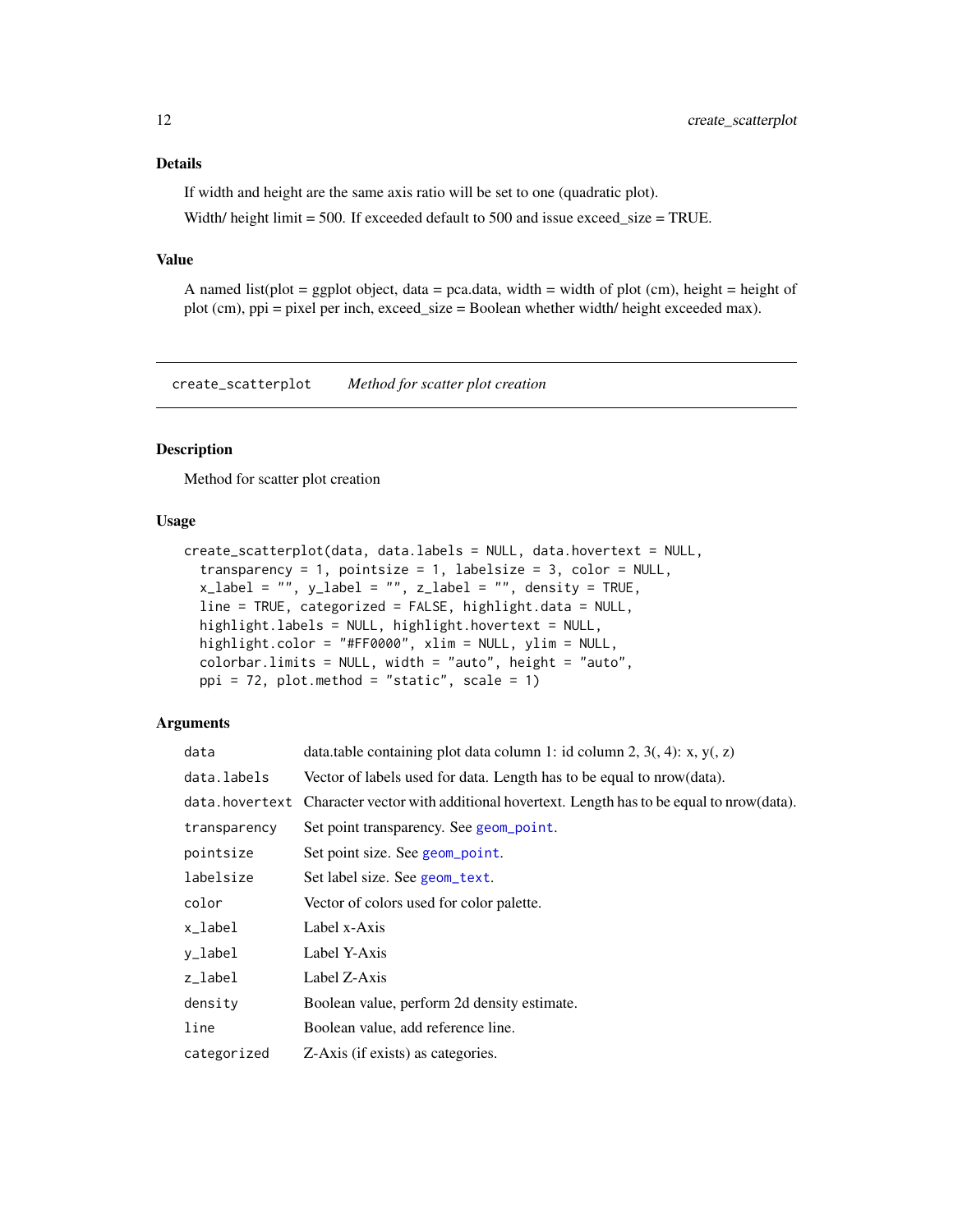# <span id="page-12-0"></span>divergingPalettes 13

|                     | highlight. data data. table containing data to highlight. Same structure as data.            |  |
|---------------------|----------------------------------------------------------------------------------------------|--|
| highlight.labels    |                                                                                              |  |
|                     | Vector of labels used for highlighted data. Length has to be equal to nrow (highlight.data). |  |
| highlight.hovertext |                                                                                              |  |
|                     | Character vector with additional hovertext. Length has to be equal to nrow (highlight.data). |  |
| highlight.color     |                                                                                              |  |
|                     | String with hexadecimal color-code.                                                          |  |
| xlim                | Numeric vector of two setting min and max limit of x-axis. See lims.                         |  |
| ylim                | Numeric vector of two setting min and max limit of y-axis. See lims.                         |  |
| colorbar.limits     |                                                                                              |  |
|                     | Vector with min, max values for colorbar (Default = NULL).                                   |  |
| width               | Set plot width in $cm$ (Default = "auto").                                                   |  |
| height              | Set plot height in cm (Default $=$ "auto").                                                  |  |
| ppi                 | Pixel per inch (default $= 72$ ).                                                            |  |
| plot.method         | Whether the plot should be 'interactive' or 'static' (Default = 'static').                   |  |
| scale               | Modify plot size while preserving aspect ratio (Default = 1).                                |  |

# Details

Width/ height limit = 500. If exceeded default to 500 and issue exceed\_size = TRUE.

# Value

Returns list(plot = ggplotly/ ggplot, width, height, ppi, exceed\_size).

| divergingPalettes | Function to generate diverging (two-sided) color palettes (e.g. for |  |
|-------------------|---------------------------------------------------------------------|--|
|                   | log2fc, zscore)                                                     |  |

# Description

Function to generate diverging (two-sided) color palettes (e.g. for log2fc, zscore)

# Usage

```
divergingPalettes(n)
```
#### Arguments

n Number of colors to generate

# Value

A data.table with (named) color palettes of length n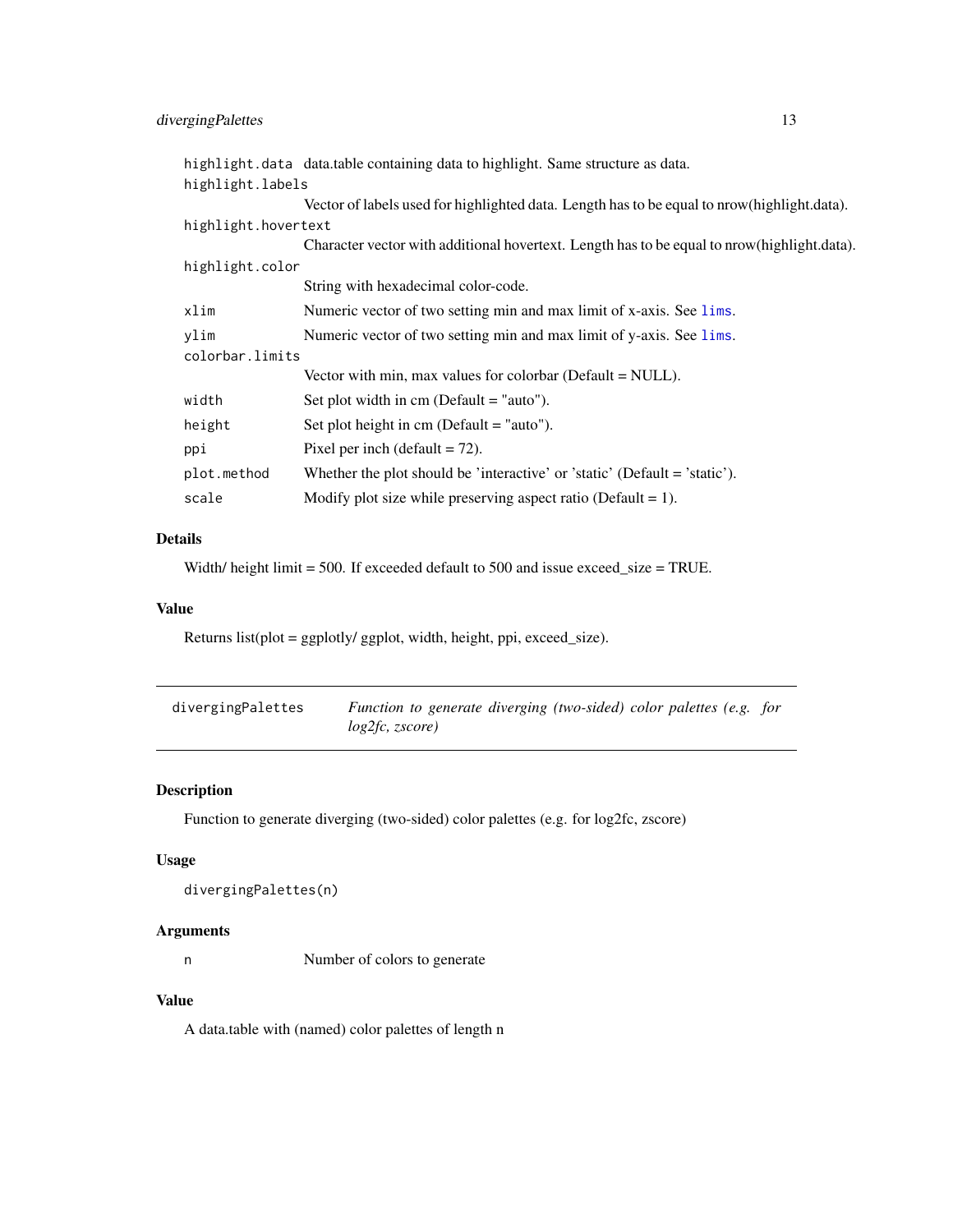<span id="page-13-0"></span>download *Function used for downloading. Creates a zip container containing plot in png, pdf and user input in json format. Use inside* [downloadHandler](#page-0-0) *content function.*

#### Description

Function used for downloading. Creates a zip container containing plot in png, pdf and user input in json format. Use inside [downloadHandler](#page-0-0) content function.

#### Usage

```
download(file, filename, plot, width, height, ppi = 72,
 save\_plot = TRUE, ui = NULL)
```
# Arguments

| file      | See downloadHandler content parameter.                                            |
|-----------|-----------------------------------------------------------------------------------|
| filename  | See downloadHandler.                                                              |
| plot      | Plot to download.                                                                 |
| width     | in centimeter.                                                                    |
| height    | in centimeter.                                                                    |
| ppi       | pixel per inch. Defaults to 72.                                                   |
| save_plot | Logical if plot object should be saved as .RData.                                 |
| ui        | List of user inputs. Will be converted to JavaScript Object Notation. See to JSON |
|           |                                                                                   |

# Value

See [zip](#page-0-0).

equalize *Method to get equalized min/max values from vector*

# Description

Method to get equalized min/max values from vector

#### Usage

equalize(values)

#### Arguments

values Numeric vector or table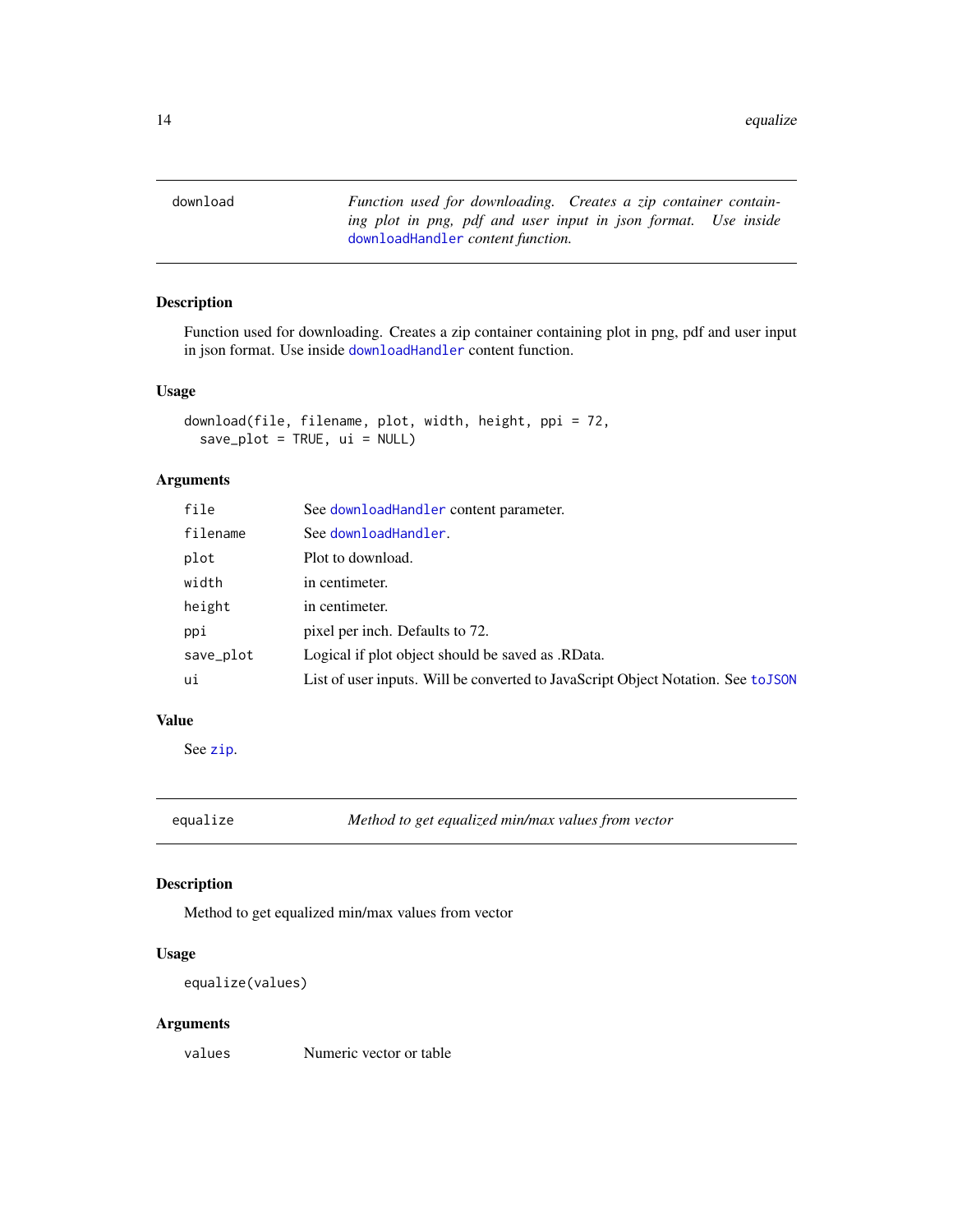# <span id="page-14-0"></span>featureSelector 15

# Value

Vector with c(min, max).

featureSelector *featureSelector module server logic*

# Description

featureSelector module server logic

#### Usage

```
featureSelector(input, output, session, clarion, multiple = TRUE,
  contains = FALSE, ranged = TRUE, step = 100, truncate = 30,
  selection.default = "all")
```
# Arguments

| Shiny's input object.                                                                                                                                   |  |  |
|---------------------------------------------------------------------------------------------------------------------------------------------------------|--|--|
| Shiny's output object.                                                                                                                                  |  |  |
| Shiny's session object.                                                                                                                                 |  |  |
| A clarion object. See Clarion. (Supports reactive)                                                                                                      |  |  |
| Whether or not textual ORs should allow multiple selections. (Fills vector se-<br>quentially if needed)(Supports reactive)                              |  |  |
| Whether or not textual ORs are initialized as textInput checking entries for given<br>string. (Fills vector sequentially if needed) (Supports reactive) |  |  |
| Whether or not numeric ORs are ranged. (Fills vector sequentially if needed) (Supports<br>reactive)                                                     |  |  |
| Set numeric ORs number of slider steps. (Fills vector sequentially if needed) (Supports<br>reactive)                                                    |  |  |
| Truncate data table entries at x characters (Default = $30$ ).                                                                                          |  |  |
| selection.default                                                                                                                                       |  |  |
| Decide whether everything or nothing is selected on default (no filters applied).<br>Either "all" or "none" (Default $=$ "all").                        |  |  |
|                                                                                                                                                         |  |  |

# Details

Keep in mind that the order of features (columns in clarion\$data) is the order in which multiple, contains, ranged and step are evaluated.

#### Value

Reactive containing names list: Selected data as reactive containing clarion object (object). Used filter to select data (filter).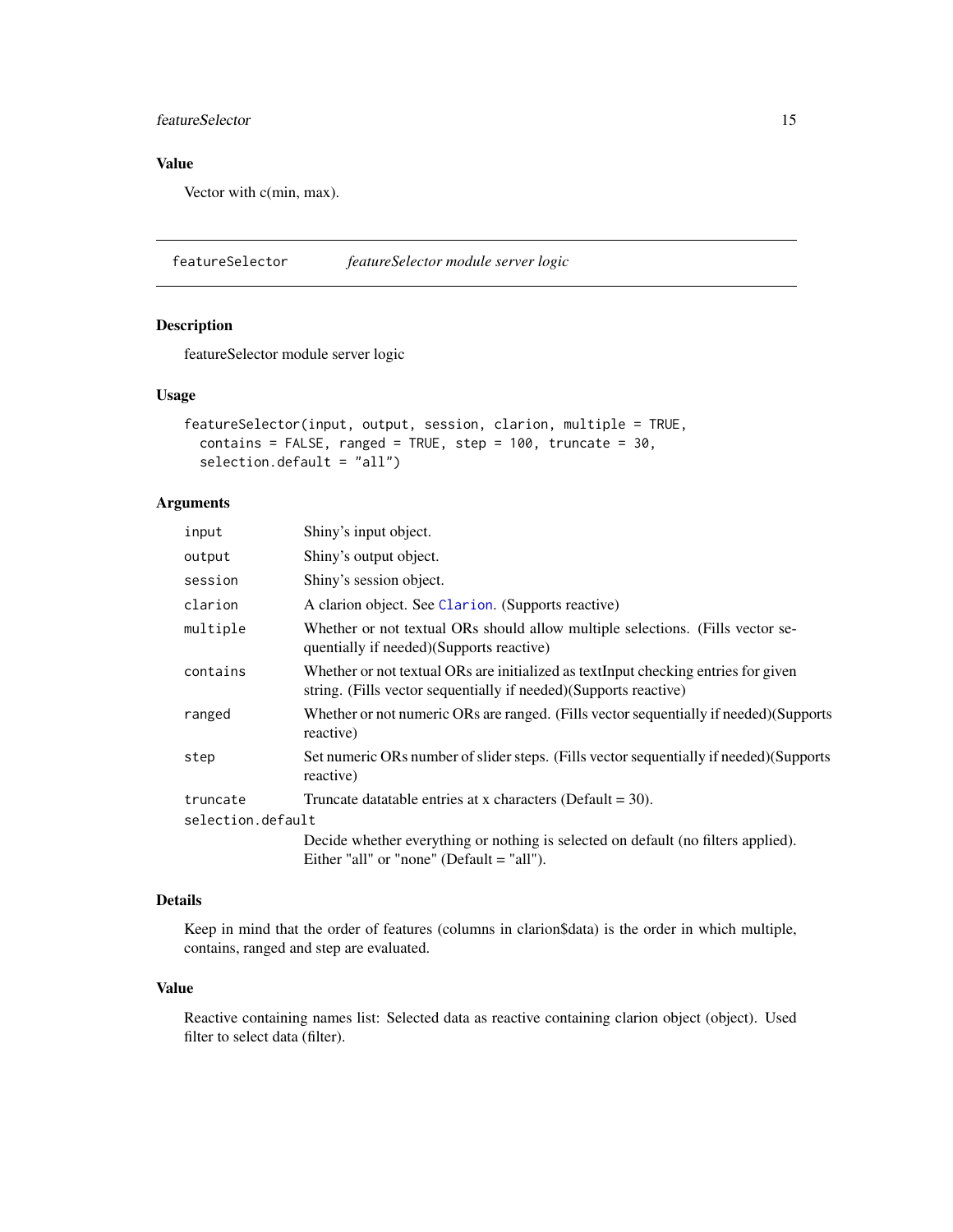<span id="page-15-0"></span>featureSelectorGuide *featureSelector module guide*

# Description

featureSelector module guide

#### Usage

featureSelectorGuide(session)

# Arguments

session The shiny session

# Value

A shiny reactive that contains the texts for the guide steps.

featureSelectorUI *featureSelector module UI representation*

# Description

featureSelector module UI representation

# Usage

featureSelectorUI(id)

# Arguments

id The ID of the modules namespace

#### Value

A list with HTML tags from [tag](#page-0-0)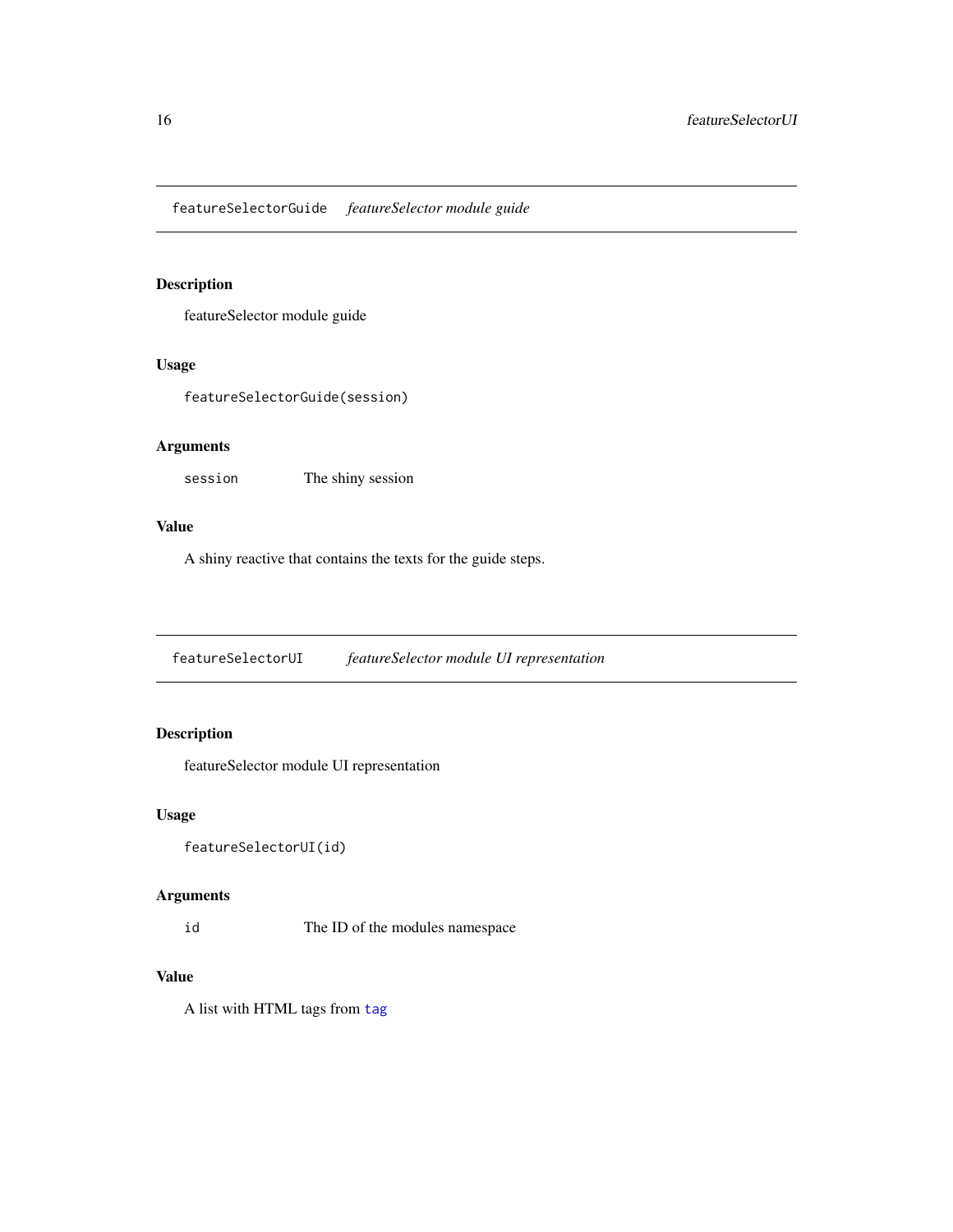<span id="page-16-0"></span>

Force evaluation of the parent function's arguments.

# Usage

```
forceArgs(args)
```
#### Arguments

args List of Argument names to force evaluation. Defaults to all named arguments see [match.call](#page-0-0).

# Details

Similar to [forceAndCall](#page-0-0) but used from within the respective function.

This method is not using [force](#page-0-0) as it is restricted to it's calling environment. Instead [get](#page-0-0) is used.

geneView *geneView's module server logic*

# Description

Provides server logic for the geneView module.

#### Usage

```
geneView(input, output, session, clarion, plot.method = "static",
  label.sep = ", ", width = "auto", height = "auto", ppi = 72,
  scale = 1)
```
#### Arguments

| input       | Shiny's input object.                                                                                   |
|-------------|---------------------------------------------------------------------------------------------------------|
| output      | Shiny's output object.                                                                                  |
| session     | Shiny's session object.                                                                                 |
| clarion     | A clarion object. See Clarion. (Supports reactive)                                                      |
| plot.method | Choose which method is used for plotting. Either "static" or "interactive" (De-<br>$fault = "static").$ |
| label.sep   | Separator used for label merging (Default $=$ ", ").                                                    |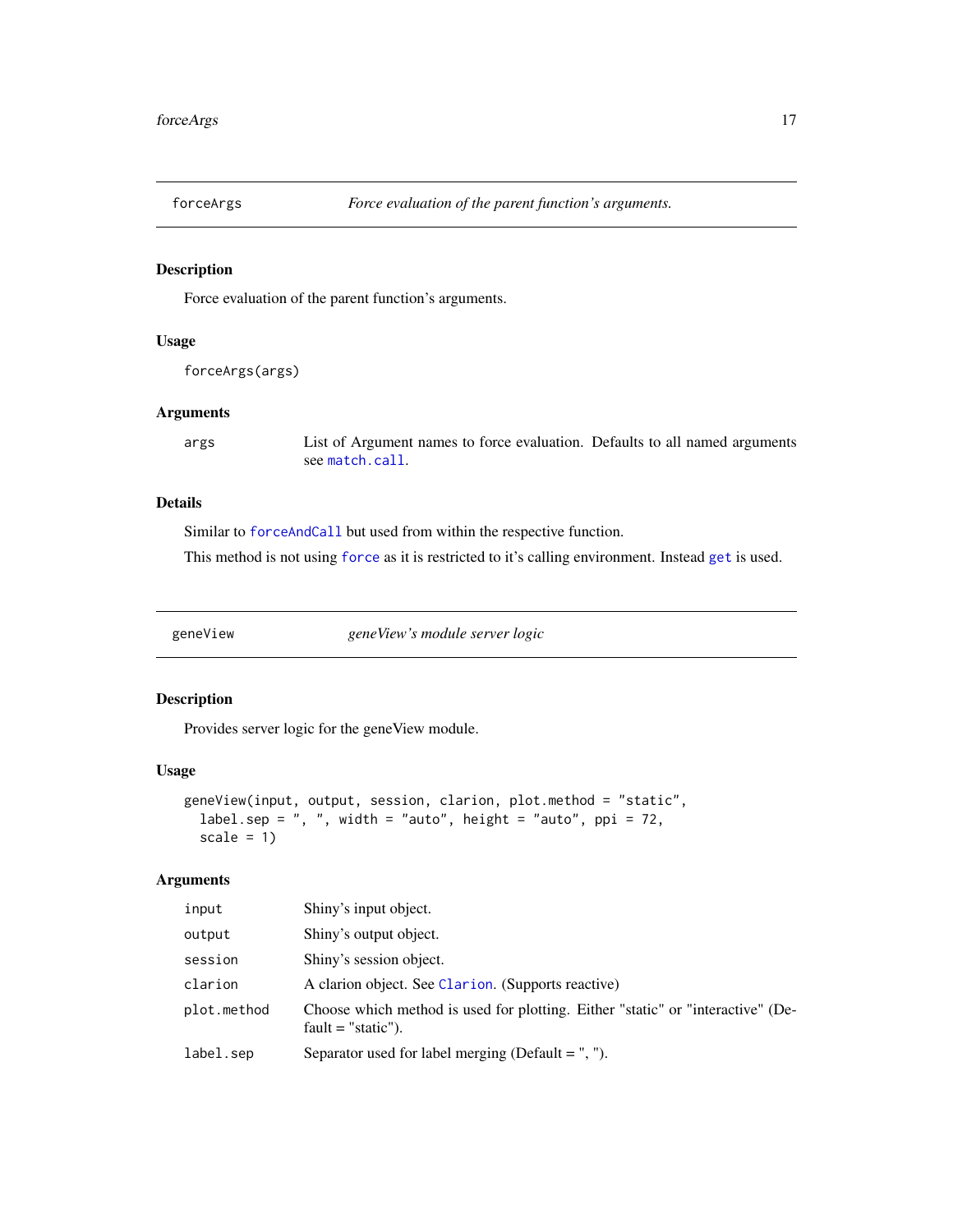<span id="page-17-0"></span>

| width  | Width of the plot in cm. Defaults to minimal size for readable labels and sup-<br>ports reactive.  |
|--------|----------------------------------------------------------------------------------------------------|
| height | Height of the plot in cm. Defaults to minimal size for readable labels and sup-<br>ports reactive. |
| ppi    | Pixel per inch. Defaults to 72 and supports reactive.                                              |
| scale  | Scale plot size. Defaults to 1, supports reactive.                                                 |

# Details

Width/ height/ ppi less or equal to default will use default value.

Ppi less or equal to zero will use default.

# Value

Reactive containing data.table used for plotting.

geneViewGuide *geneView module guide*

# Description

geneView module guide

# Usage

```
geneViewGuide(session)
```
# Arguments

session The shiny session

# Value

A shiny reactive that contains the texts for the Guide steps.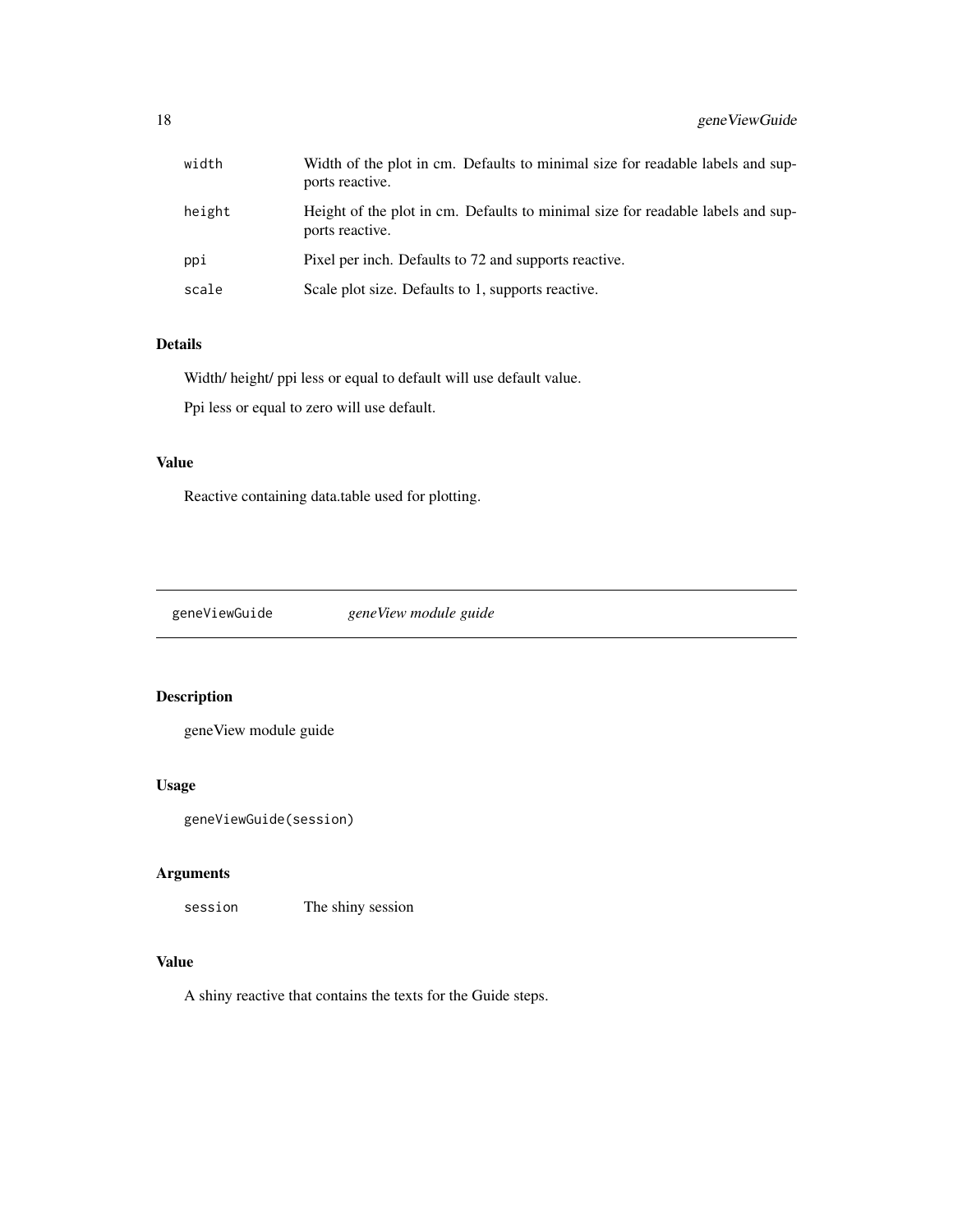<span id="page-18-0"></span>

geneView's module UI representation

# Usage

```
geneViewUI(id, plot.columns = 3)
```
# Arguments

| id           | The ID of the modules namespace.                                                  |
|--------------|-----------------------------------------------------------------------------------|
| plot.columns | Initial value of plot column slider. Integer value between 1 and 7 (Default = 3). |

# Value

A list with HTML tags from [tag](#page-0-0).

global\_cor\_heatmap *global correlation heatmap module server logic*

# Description

global correlation heatmap module server logic

# Usage

```
global_cor_heatmap(input, output, session, clarion,
 plot.method = "static", width = "auto", height = "auto",
 ppi = 72, scale = 1)
```
# Arguments

| input       | Shiny's input object                                                                                    |
|-------------|---------------------------------------------------------------------------------------------------------|
| output      | Shiny's output object                                                                                   |
| session     | Shiny's session object                                                                                  |
| clarion     | A clarion object. See Clarion. (Supports reactive)                                                      |
| plot.method | Choose which method is used for plotting. Either "static" or "interactive" (De-<br>$fault = "static").$ |
| width       | Width of the plot in cm. Defaults to minimal size for readable labels and sup-<br>ports reactive.       |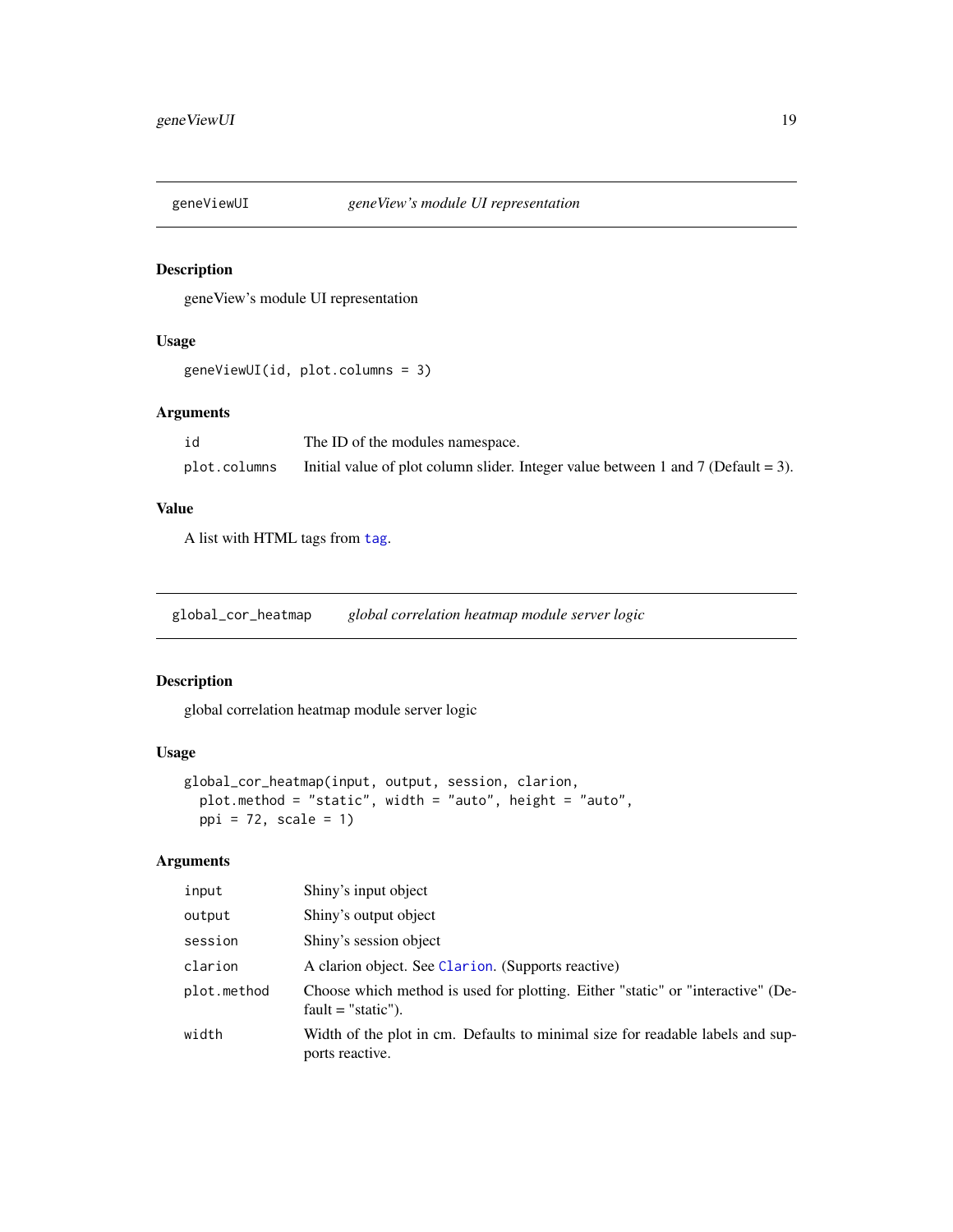<span id="page-19-0"></span>

| height | Height of the plot in cm. Defaults to minimal size for readable labels and sup- |
|--------|---------------------------------------------------------------------------------|
|        | ports reactive.                                                                 |
| ppi    | Pixel per inch. Defaults to 72 and supports reactive.                           |
| scale  | Scale plot size. Defaults to 1, supports reactive.                              |

# Value

Reactive containing data used for plotting.

global\_cor\_heatmapUI *global correlation heatmap module UI representation*

# Description

global correlation heatmap module UI representation

# Usage

global\_cor\_heatmapUI(id)

#### Arguments

id The ID of the modules namespace.

#### Value

A list with HTML tags from [tag](#page-0-0)

global\_cor\_heatmap\_guide

*global correlation heatmap module guide*

# Description

global correlation heatmap module guide

#### Usage

global\_cor\_heatmap\_guide(session)

# Arguments

session The shiny session

# Value

A shiny reactive that contains the texts for the Guide steps.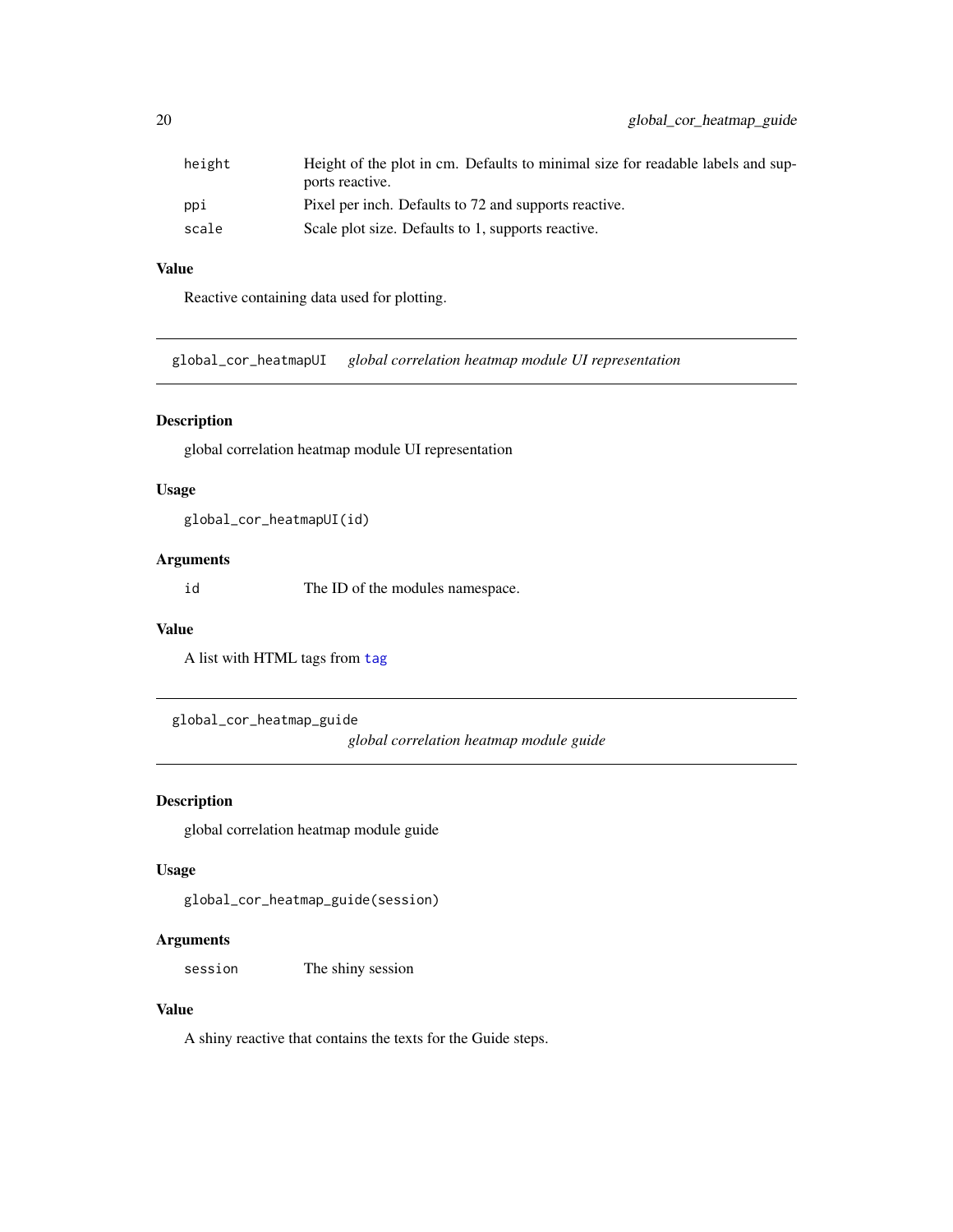<span id="page-20-0"></span>

heatmap module server logic

# Usage

```
heatmap(input, output, session, clarion, plot.method = "static",
 label.sep = ", ", width = "auto", height = "auto", ppi = 72,
  scale = 1)
```
# Arguments

| input       | Shiny's input object                                                                                    |
|-------------|---------------------------------------------------------------------------------------------------------|
| output      | Shiny's output object                                                                                   |
| session     | Shiny's session object                                                                                  |
| clarion     | A clarion object. See Clarion. (Supports reactive)                                                      |
| plot.method | Choose which method is used for plotting. Either "static" or "interactive" (De-<br>$fault = "static").$ |
| label.sep   | Separator used for label merging (Default $=$ ", ").                                                    |
| width       | Width of the plot in cm. Defaults to minimal size for readable labels and sup-<br>ports reactive.       |
| height      | Height of the plot in cm. Defaults to minimal size for readable labels and sup-<br>ports reactive.      |
| ppi         | Pixel per inch. Defaults to 72 and supports reactive.                                                   |
| scale       | Scale plot size. Defaults to 1, supports reactive.                                                      |

# Value

Reactive containing data used for plotting.

heatmapGuide *heatmap module guide*

# Description

heatmap module guide

#### Usage

heatmapGuide(session)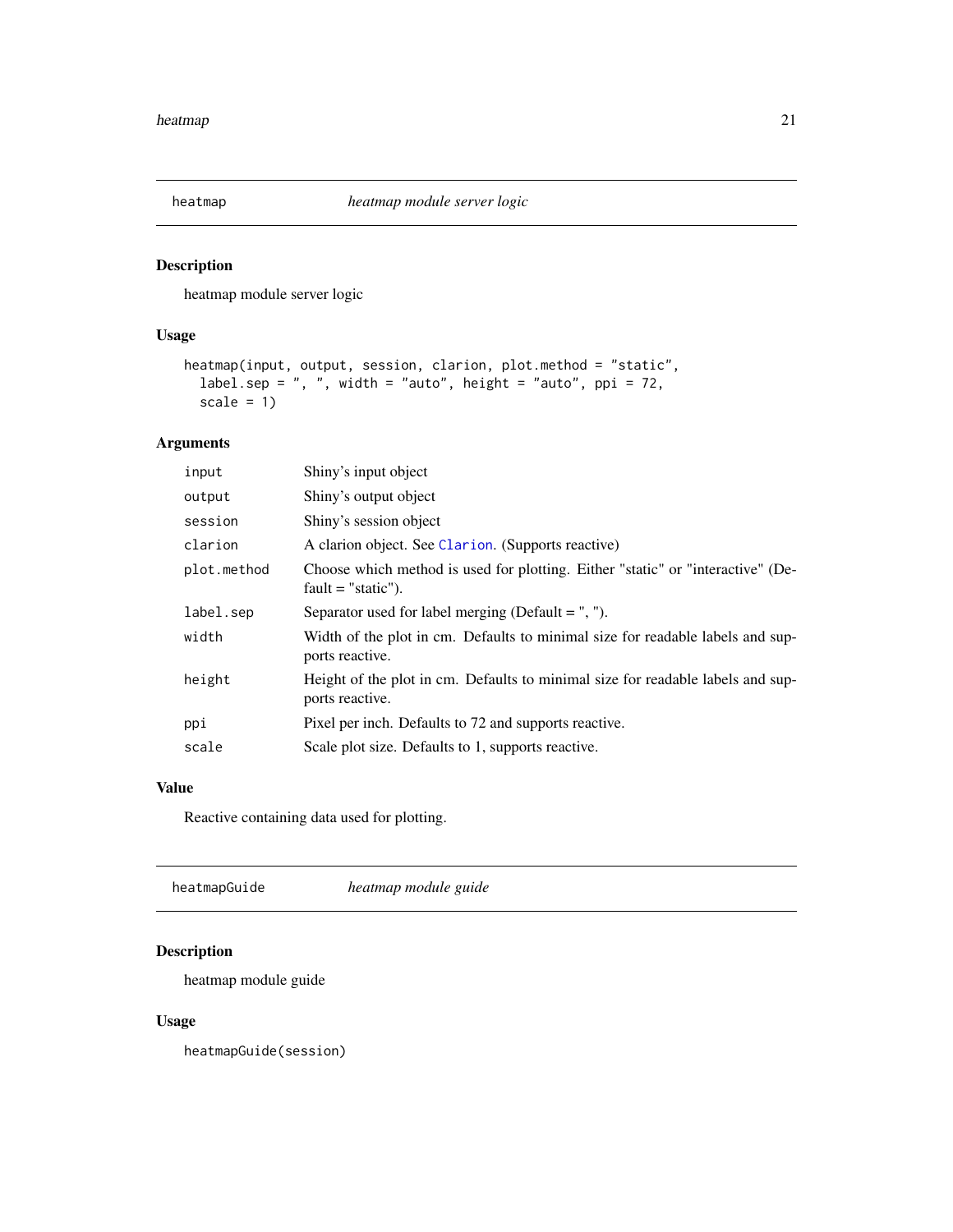# Arguments

session The shiny session

# Value

A shiny reactive that contains the texts for the Guide steps.

heatmapUI *heatmap module UI representation*

# Description

heatmap module UI representation

#### Usage

heatmapUI(id, row.label = TRUE)

# Arguments

| id        | The ID of the modules namespace.                                        |
|-----------|-------------------------------------------------------------------------|
| row.label | Boolean Value set initial Value for rowlabel checkbox (Default = TRUE). |

# Value

A list with HTML tags from [tag](#page-0-0).

label *label module server logic*

# Description

label module server logic

#### Usage

```
label(input, output, session, data, label = "Select label columns",
 multiple = TRUE, sep = ", ", unique = TRUE, unique_sep = "_",
 disable = NULL)
```
<span id="page-21-0"></span> $22$  label and  $22$  label and  $22$  label and  $22$  label and  $22$  label  $22$  label  $22$  label  $22$  label  $22$  label  $22$  label  $22$  label  $22$  label  $22$  label  $22$  label  $22$  label  $22$  label  $22$  label  $22$  label  $22$  la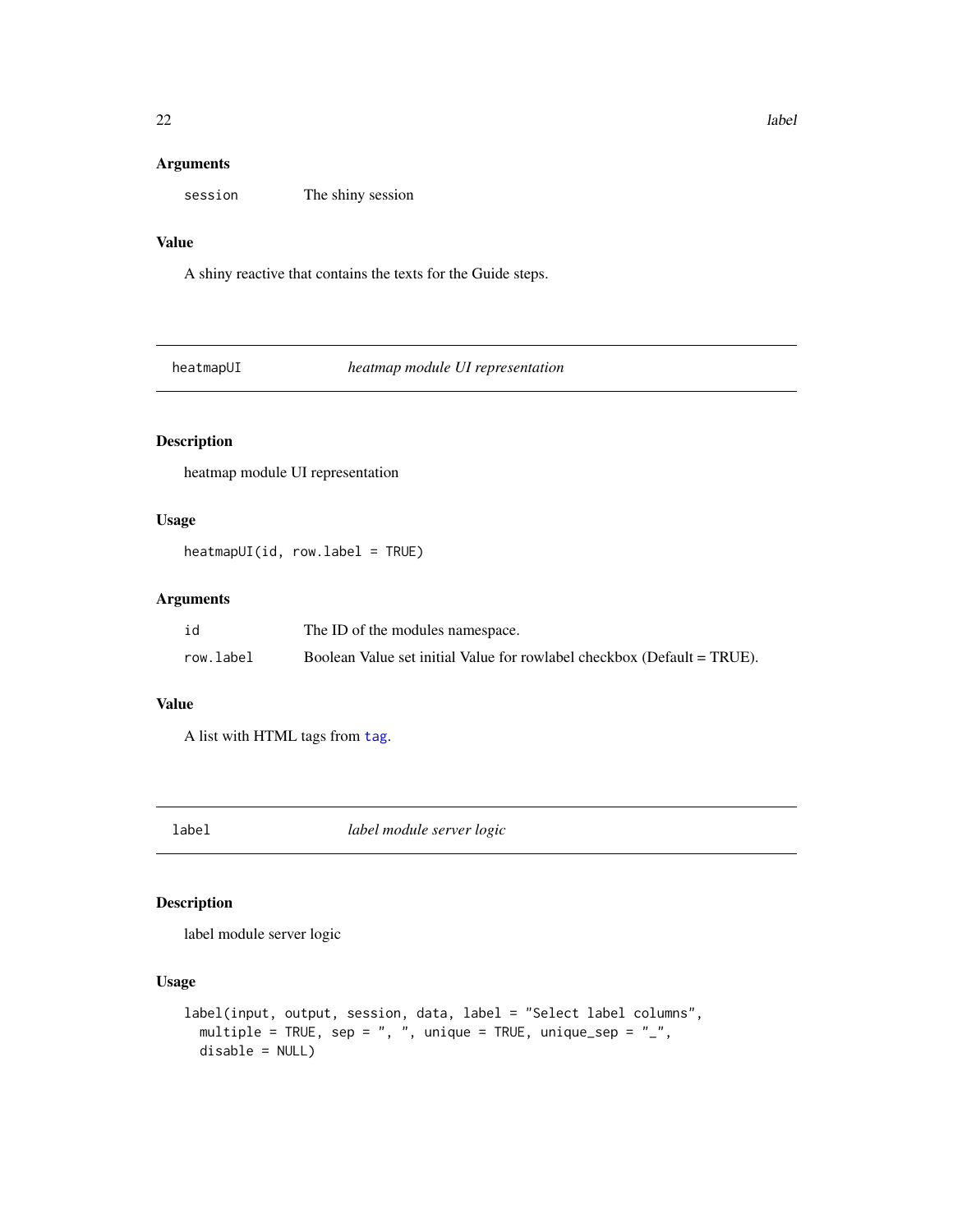#### <span id="page-22-0"></span>labelUI 23

# Arguments

| input      | Shiny's input object.                                                                               |
|------------|-----------------------------------------------------------------------------------------------------|
| output     | Shiny's output object.                                                                              |
| session    | Shiny's session object.                                                                             |
| data       | Data table used for label creation. Column names will be used for selection.<br>(supports reactive) |
| label      | Set label of selectize Input.                                                                       |
| multiple   | Allow multiple selection which will be merged with sep (default $= TRUE$ ).                         |
| sep        | Separator used to collapse selection (default $=$ ", ").                                            |
| unique     | Make labels unique. Defaults to TRUE. See make, unique.                                             |
| unique_sep | Separator used for unique (default $=$ $"$ _"). Should differ from sep.                             |
| disable    | Reactive containing boolean. To disable/ enable module.                                             |

# Value

Reactive containing list(label = vector of strings or NULL on empty selection, selected = user input).

# labelUI *label module UI representation*

# Description

label module UI representation

# Usage

labelUI(id)

# Arguments

id The ID of the modules namespace

# Value

A list with HTML tags from [tag](#page-0-0)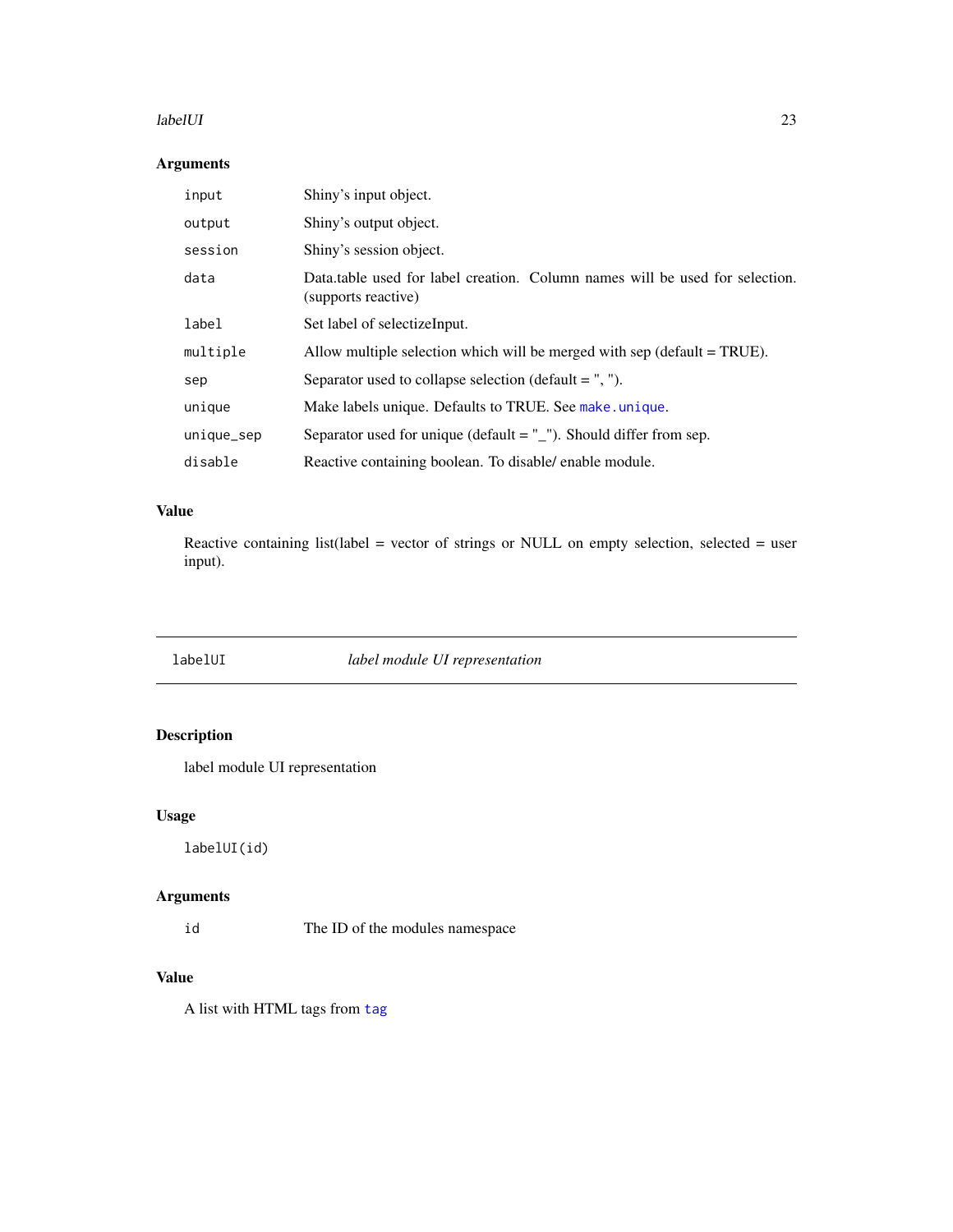<span id="page-23-0"></span>

limit module server logic

# Usage

limit(input, output, session, lower = NULL, upper = NULL)

# Arguments

| input   | Shiny's input object.                |
|---------|--------------------------------------|
| output  | Shiny's output object.               |
| session | Shiny's session object.              |
| lower   | Set lower limit (supports reactive). |
| upper   | Set upper limit (supports reactive). |

# Value

Reactive containing: list(lower, upper).

limitUI *limit module UI representation*

# Description

limit module UI representation

# Usage

limitUI(id, label = "Limit")

# Arguments

| id    | The ID of the modules namespace |
|-------|---------------------------------|
| label | Set the modules label.          |

# Value

A list with HTML tags from [tag](#page-0-0)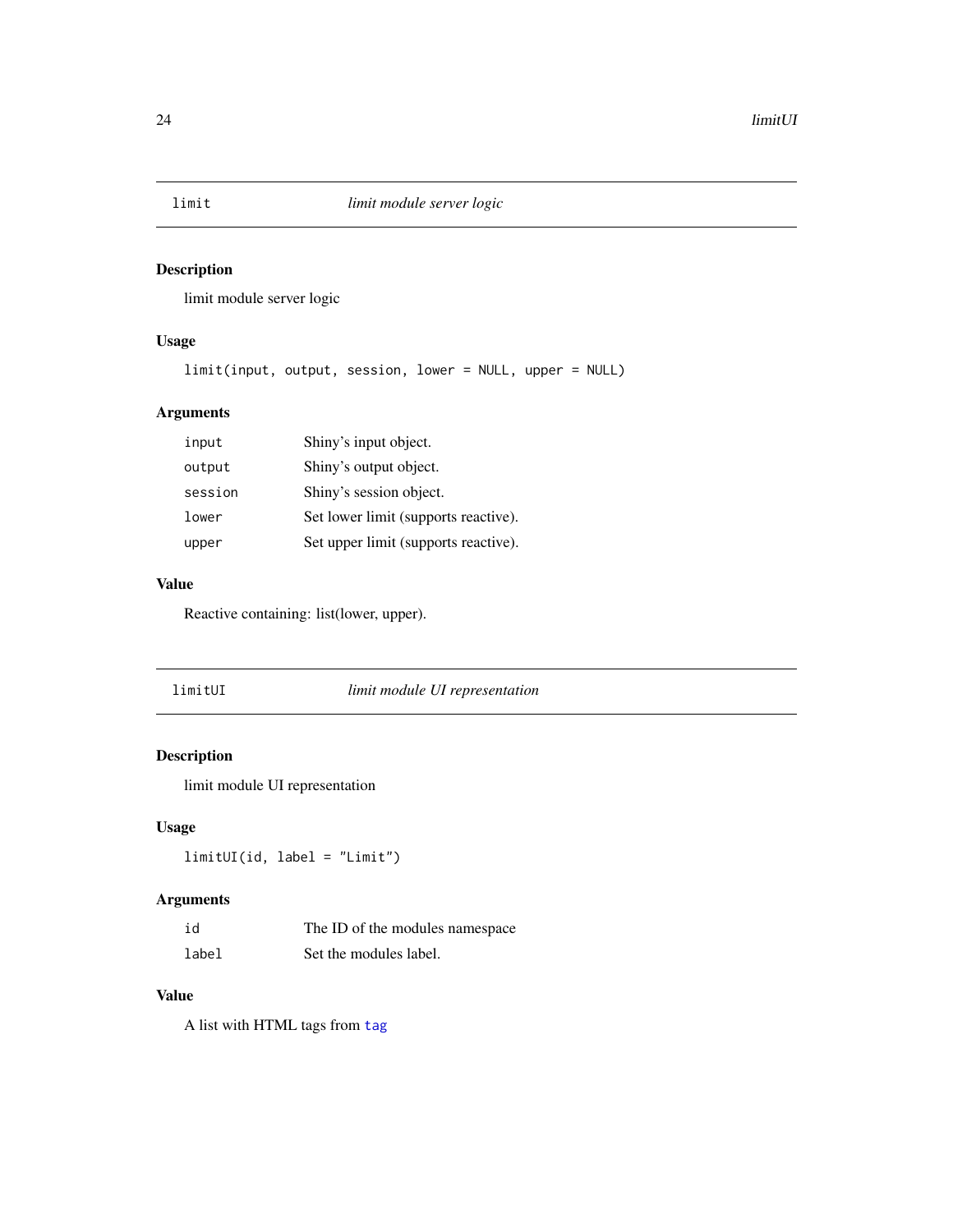<span id="page-24-0"></span>

logger message convenience function

# Usage

```
log_message(message, level = c("DEBUG", "INFO", "WARN", "ERROR",
  "FATAL"), token = NULL)
```
# Arguments

| message | String of message to be written in log. See levellog.                  |
|---------|------------------------------------------------------------------------|
| level   | Set priority level of the message (number or character). See levellog. |
| token   | Use token bound to this identifier.                                    |

# Details

Does nothing if logger doesn't exist.

<span id="page-24-1"></span>marker *marker module server logic*

# Description

marker module server logic

#### Usage

marker(input, output, session, clarion)

# Arguments

| input   | Shiny's input object.                              |
|---------|----------------------------------------------------|
| output  | Shiny's output object.                             |
| session | Shiny's session object.                            |
| clarion | A clarion object. See Clarion. (Supports reactive) |

# Value

A named list containing reactives (highlight, color, labelColumn, label, clarion).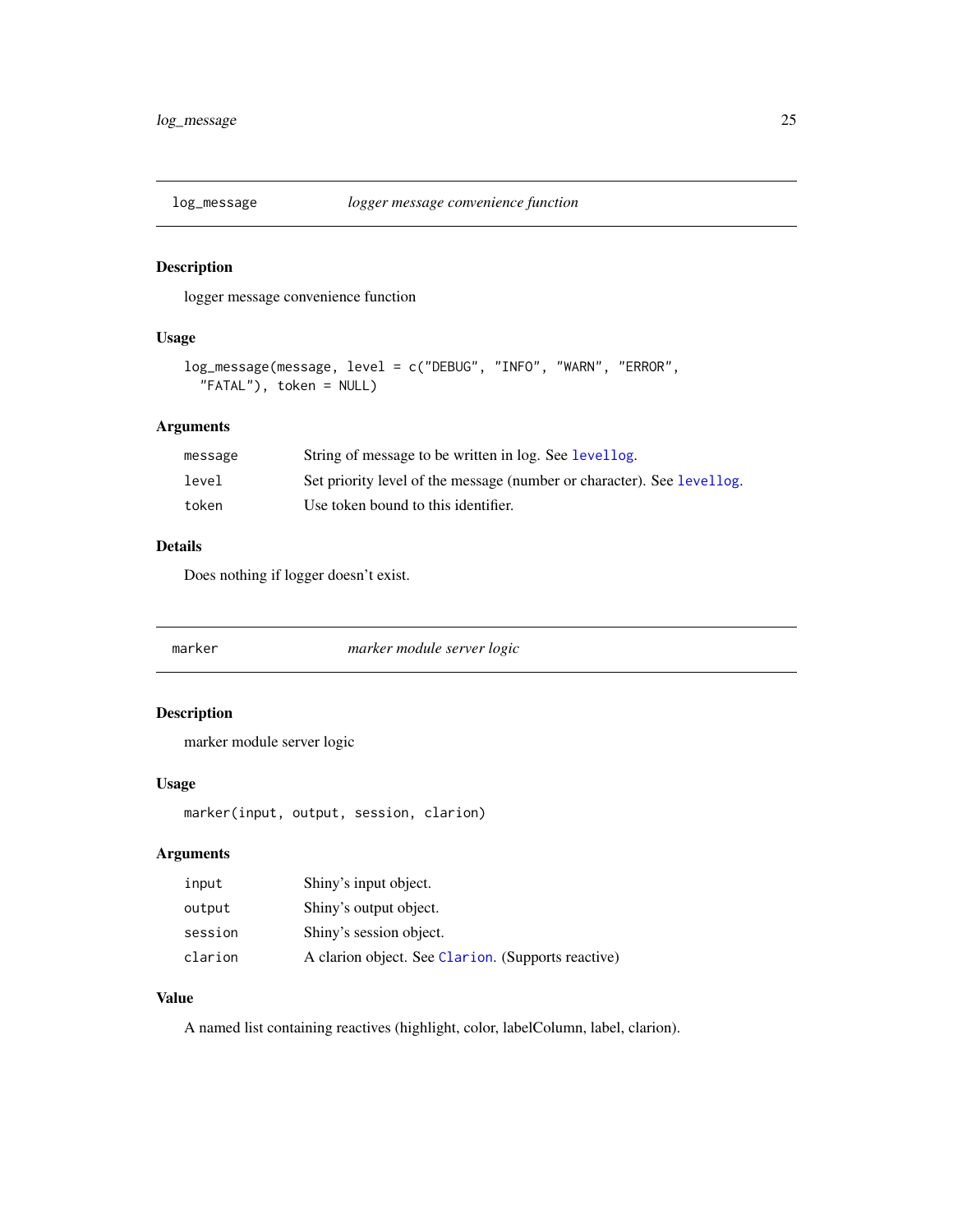<span id="page-25-0"></span>

marker module UI representation

# Usage

```
markerUI(id, label = "Highlight/ Label Selected Features")
```
# Arguments

| id    | The ID of the modules namespace |
|-------|---------------------------------|
| label | Set label of first element.     |

#### Value

A list with HTML tags from [tag](#page-0-0)

| orNumeric | orNumeric module server logic |
|-----------|-------------------------------|
|-----------|-------------------------------|

# Description

Provides server logic for the orNumeric module.

#### Usage

```
orNumeric(input, output, session, choices, value, label = "Column",
  step = 100, stepsize = NULL,
 min. = shiny::reactive(min(choices_r(), na.rm = TRUE)),
 max. = shiny::reactive(max(choices_r(), na.rm = TRUE)),
  label.slider = NULL, zoomable = TRUE, reset = NULL)
```
# Arguments

| input   | Shiny's input object.                                                                                           |
|---------|-----------------------------------------------------------------------------------------------------------------|
| output  | Shiny's output object.                                                                                          |
| session | Shiny's session object.                                                                                         |
| choices | A list or a numeric vector with the possible choices offered in the UI. See<br>sliderInput (Supports reactive). |
| value   | Initial value of the slider. Creates a ranged slider if numeric vector of two given<br>(Supports reactive).     |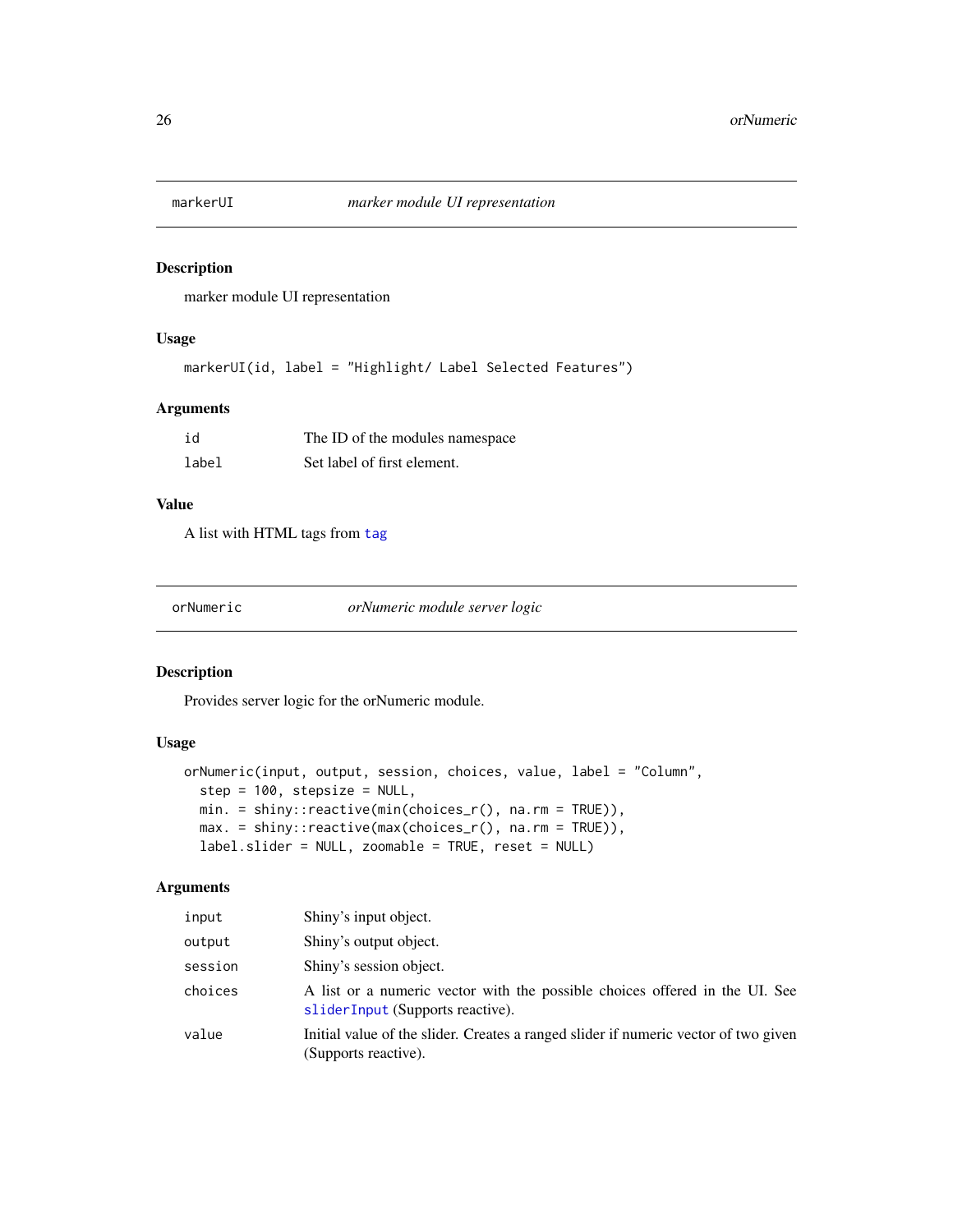# <span id="page-26-0"></span>orNumericUI 27

| label        | Label of the entire module.                                                                       |
|--------------|---------------------------------------------------------------------------------------------------|
| step         | Number of steps on interval (Default = $100$ ).                                                   |
| stepsize     | Value defining interval size of the slider. Will be used instead of step (Default $=$<br>NULL).   |
| min.         | Minimum value that can be selected on slider (defaults to min(choices)) (Sup-<br>ports reactive). |
| max.         | Maximum value that can be selected on slider (defaults to max(choices)) (Sup-<br>ports reactive). |
| label.slider | A character vector of length one with the label for the slider Input.                             |
| zoomable     | Boolean to enable zooming. Redefine the sliders range. Defaults to TRUE.                          |
| reset        | A reactive which will trigger a module reset on change.                                           |

#### Value

Returns a reactive containing a named list with the label, the selected choices as a character vector (text), a boolean vector of length length(choices) (bool), and a vector of the selected value(s) (value), indicating whether a item has been chosen. If no item has been chosen, the return is TRUE for items.

orNumericUI *orNumeric module UI representation*

#### Description

This module allows to select value/range inputs from a [sliderInput](#page-0-0) element. The functions creates HTML tag definitions of its representation based on the parameters supplied.

# Usage

orNumericUI(id)

# Arguments

id The ID of the modules namespace.

# Value

A list with HTML tags from [tag](#page-0-0).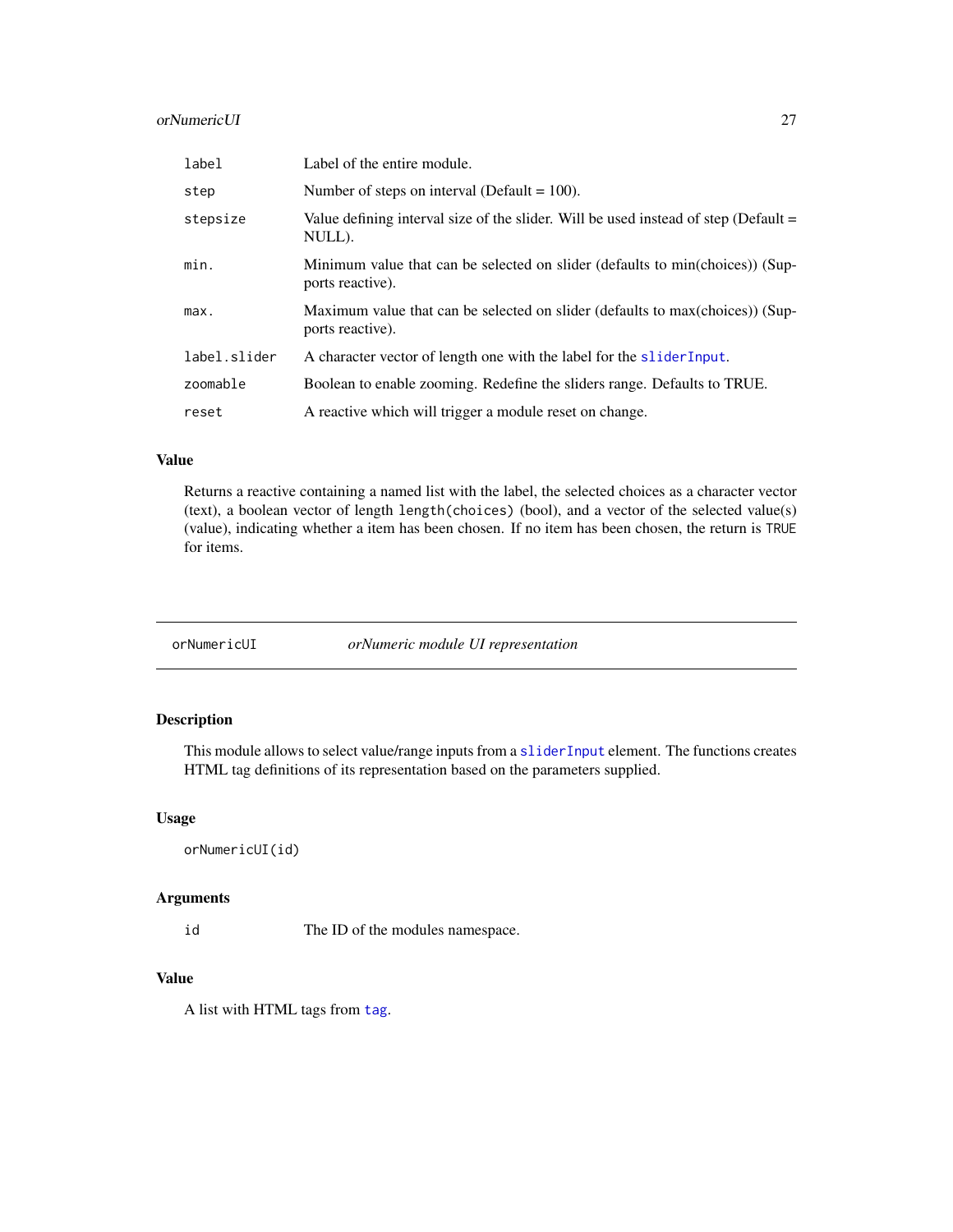<span id="page-27-0"></span>

Provides server logic for the orTextual module.

#### Usage

```
orTextual(input, output, session, choices, selected = NULL,
  label = "Column", delimiter = NULL, multiple = TRUE,
 contains = FALSE, reset = NULL)
```
# Arguments

| Shiny's input object.                                                                                                                  |
|----------------------------------------------------------------------------------------------------------------------------------------|
| Shiny's output object.                                                                                                                 |
| Shiny's session object.                                                                                                                |
| A list or a character vector with the possible choices offered in the UI. See<br>selectInput.                                          |
| The initially selected value. See selectInput.                                                                                         |
| A character vector of length one with the label for the select Input.                                                                  |
| A single character indicating if and how items are delimited (default: NULL in-<br>dicates no delimitation). Only if contains = FALSE. |
| Whether or not selection of multiple items is allowed.                                                                                 |
| Logical variable. If TRUE shows module as a textsearch input.                                                                          |
| A reactive which will trigger a module reset on change.                                                                                |
|                                                                                                                                        |

# Value

Returns a reactive containing a named list with the label, the selected choices as a character vector (text) and a boolean vector of length length(choices) (bool), indicating whether a item has been chosen. If no item has been chosen, the return is TRUE for items.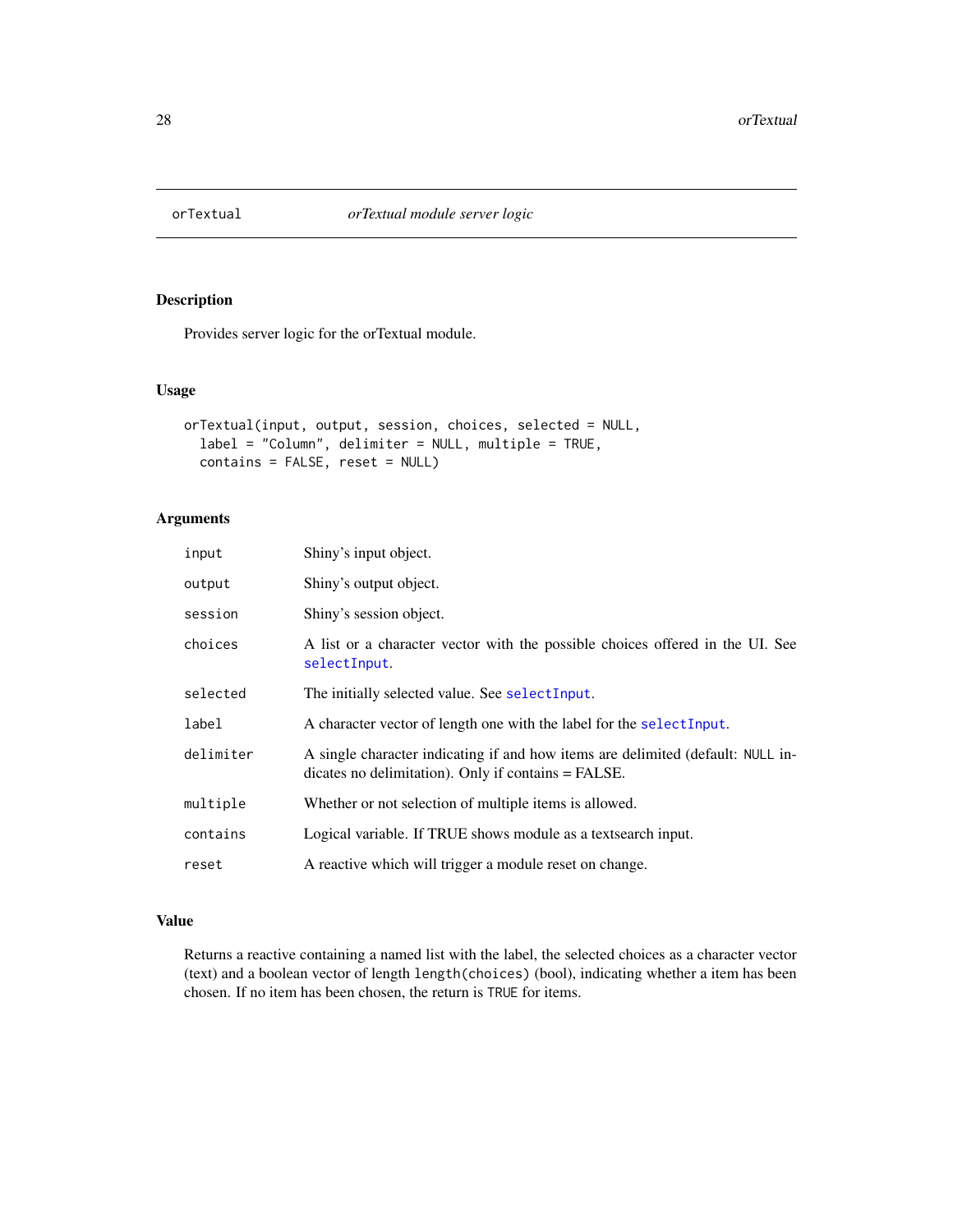<span id="page-28-0"></span>

This module allows to select (multiple) inputs from a [selectInput](#page-0-0) element. The functions creates HTML tag definitions of its representation based on the parameters supplied.

# Usage

```
orTextualUI(id)
```
# Arguments

id The ID of the modules namespace.

# Value

A list with HTML tags from [tag](#page-0-0).

parser *Method to parse input file.*

# Description

Method to parse input file.

# Usage

 $parser(file, dec = "."')$ 

# Arguments

| file | Path to file that needs parsing.  |
|------|-----------------------------------|
| dec  | The decimal separator. See fread. |

# Value

Clarion object. See [Clarion](#page-4-1)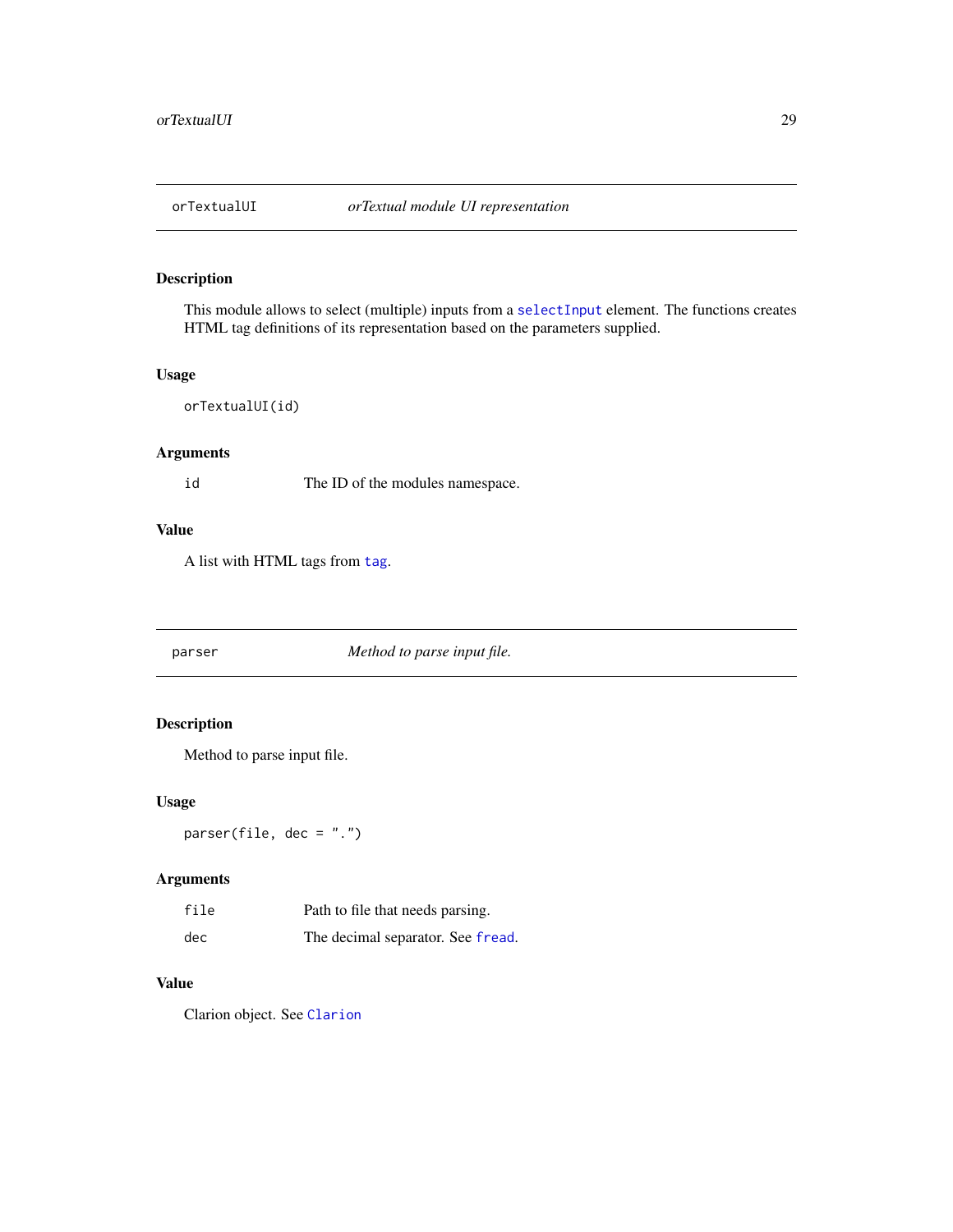<span id="page-29-0"></span>parse\_MaxQuant *Converting MaxQuant Output file proteinGroups.txt to CLARION format by creating a headline of metadata for each column*

#### Description

List with columns of reduced version (see config.json file) If you only want the samples of a specific keyword write: column;exp For example: You got: Intensity Intensity 'experiment\_name' Do you want both add "Intensity" to the list. Do you only want the sample add "Intensity;exp" to the list Anything else like 'Intensity;ex' or 'Intensity;' results in writing both. Only works if there are samples of that type. If not, column does not show up in file

#### Usage

```
parse_MaxQuant(proteinGroups_in, summary_in, outfile, outfile_reduced,
  config = system.file("extdata", "parser_MaxQuant_config.json", package
 = "wilson"), delimiter = ";", format = NULL, version = NULL,
  experiment_id = NULL)
```
#### Arguments

| proteinGroups_in |                                                             |  |
|------------------|-------------------------------------------------------------|--|
|                  | path of protein Group txt file                              |  |
| summary_in       | path of belonging summary txt file                          |  |
| outfile          | path of full CLARION output file                            |  |
| outfile reduced  |                                                             |  |
|                  | path of reduced CLARION output file                         |  |
| config           | path of config file (containing information about metadata) |  |
| delimiter        | delimiter (Default = $:$ )                                  |  |
| format           | pre-header information about format (optional)              |  |
| version          | pre-header information about version (optional)             |  |
| experiment_id    | pre-header information about experiment id (optional)       |  |

#### Value

TRUE on success

#### Author(s)

Rene Wiegandt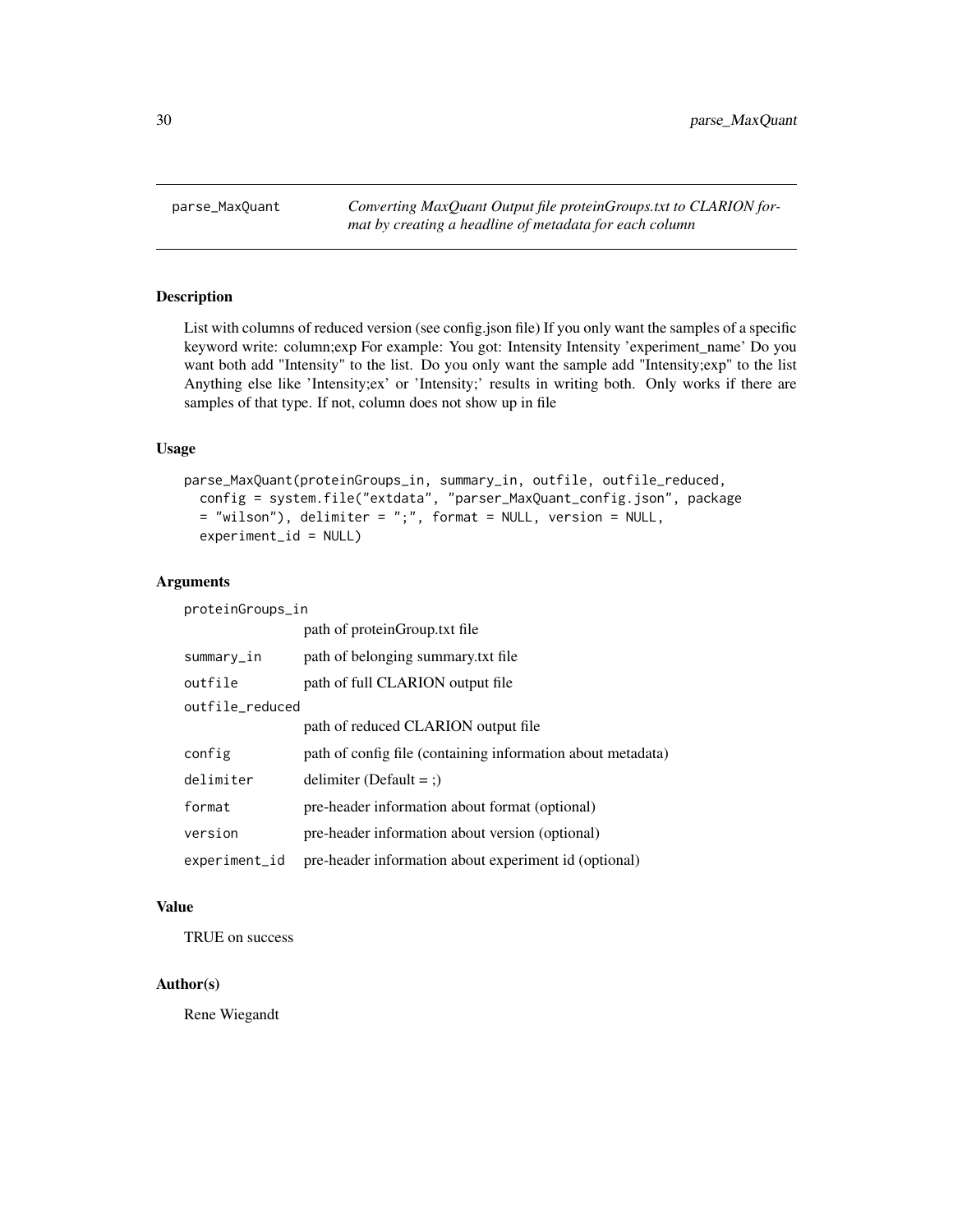pca module server logic

# Usage

```
pca(input, output, session, clarion, width = 28, height = 28,
 ppi = 72, scale = 1)
```
# Arguments

| input   | Shiny's input object                                            |
|---------|-----------------------------------------------------------------|
| output  | Shiny's output object                                           |
| session | Shiny's session object                                          |
| clarion | A clarion object. See Clarion. (Supports reactive)              |
| width   | Width of the plot in cm. Defaults to 28 and supports reactive.  |
| height  | Height of the plot in cm. Defaults to 28 and supports reactive. |
| ppi     | Pixel per inch. Defaults to 72 and supports reactive.           |
| scale   | Scale plot size. Defaults to 1, supports reactive.              |

# Details

Width/ height/ ppi less or equal to zero will use default value.

# Value

A reactive containing list with dimensions.

|--|

# Description

pca module guide

# Usage

pcaGuide(session)

<span id="page-30-0"></span>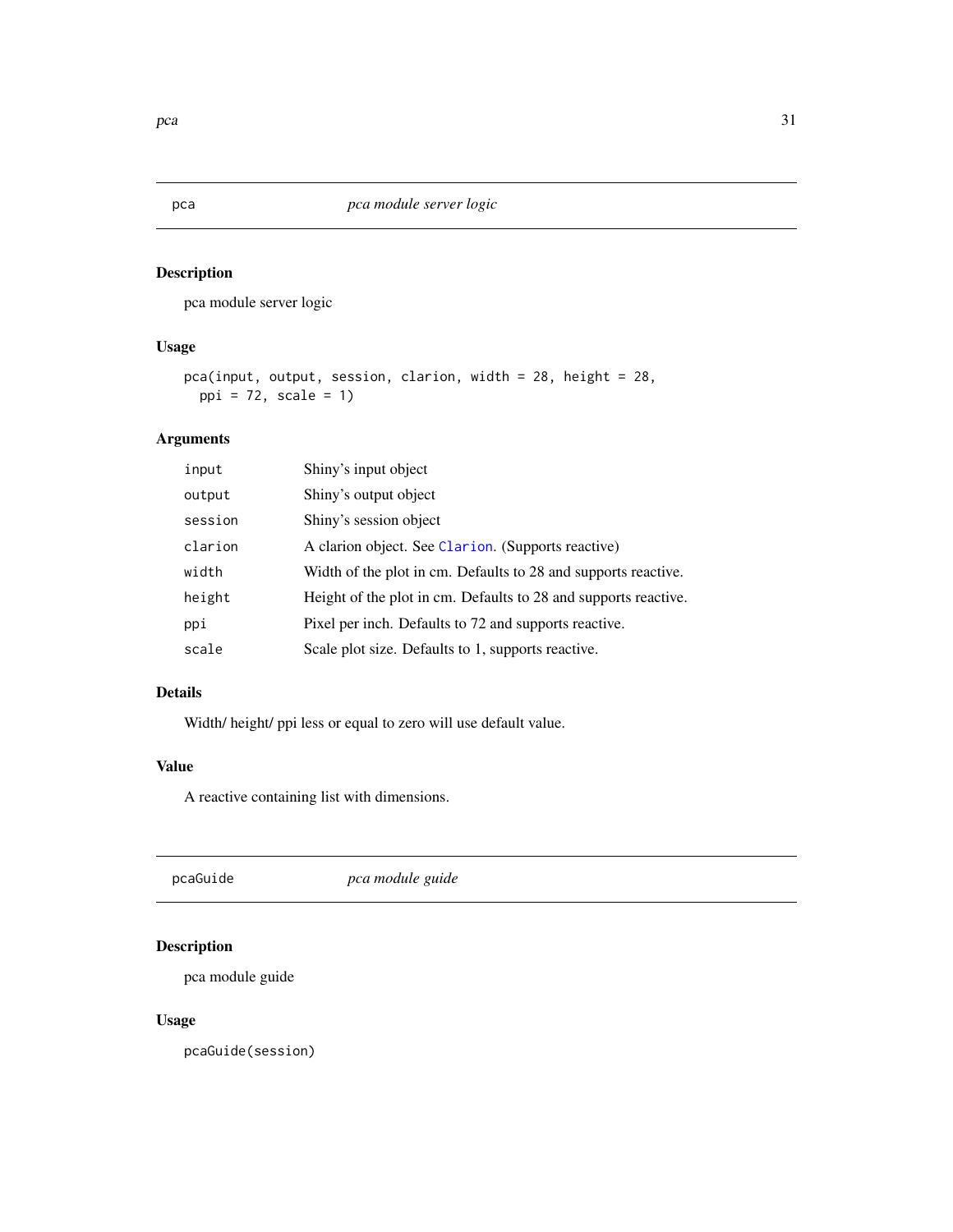#### <span id="page-31-0"></span>Arguments

session The shiny session

# Value

A shiny reactive that contains the texts for the Guide steps.

pcaUI *pca module UI representation*

# Description

pca module UI representation

# Usage

pcaUI(id, show.label = TRUE)

# Arguments

| id         | The ID of the modules namespace.                           |
|------------|------------------------------------------------------------|
| show.label | Set initial value of show label checkbox (Default = TRUE). |

# Value

A list with HTML tags from [tag](#page-0-0).

| release_questions | Defines additional questions asked before CRAN submission. DO NOT |
|-------------------|-------------------------------------------------------------------|
|                   | EXPORT!                                                           |

# Description

Defines additional questions asked before CRAN submission. DO NOT EXPORT!

# Usage

release\_questions()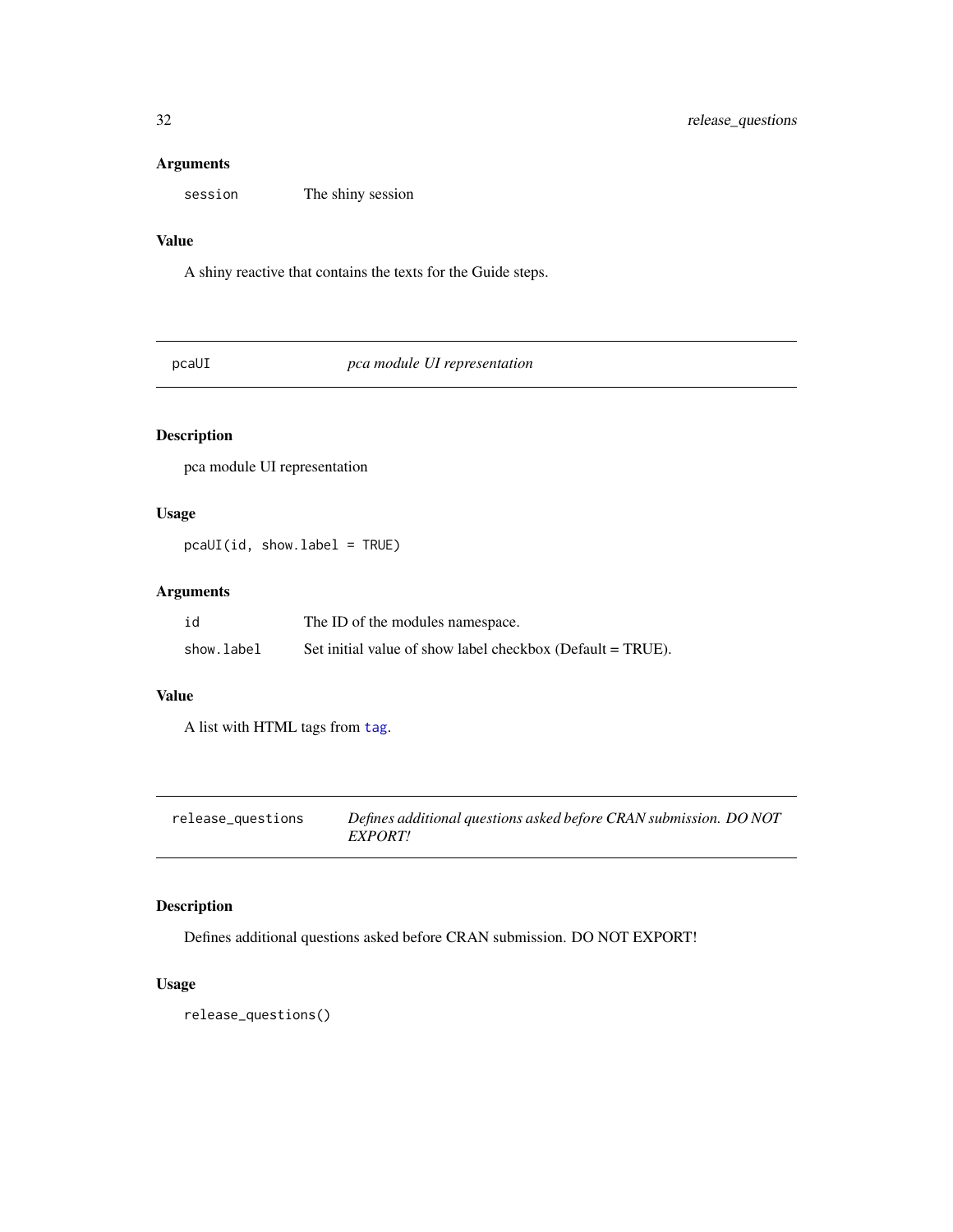<span id="page-32-0"></span>

scatterPlot module server logic

### Usage

```
scatterPlot(input, output, session, clarion, marker.output = NULL,
 plot.method = "static", width = "auto", height = "auto",
 ppi = 72, scale = 1)
```
# Arguments

| input         | Shiny's input object                                                                               |
|---------------|----------------------------------------------------------------------------------------------------|
| output        | Shiny's output object                                                                              |
| session       | Shiny's session object                                                                             |
| clarion       | A clarion object. See Clarion. (Supports reactive)                                                 |
| marker.output | Marker module output. See marker.                                                                  |
| plot.method   | Choose to rather render a 'interactive' or 'static' plot. Defaults to 'static'.                    |
| width         | Width of the plot in cm. Defaults to minimal size for readable labels and sup-<br>ports reactive.  |
| height        | Height of the plot in cm. Defaults to minimal size for readable labels and sup-<br>ports reactive. |
| ppi           | Pixel per inch. Defaults to 72 and supports reactive.                                              |
| scale         | Scale plot size. Defaults to 1, supports reactive.                                                 |

#### Details

As markerOutput provides a second dataset used for highlighting it is crucial for it to have the same columnnames as the dataset provided by clarion.

Intersections between marker and clarion will be removed from clarion in favor of highlighting them.

#### Value

Returns reactive containing data used for plot.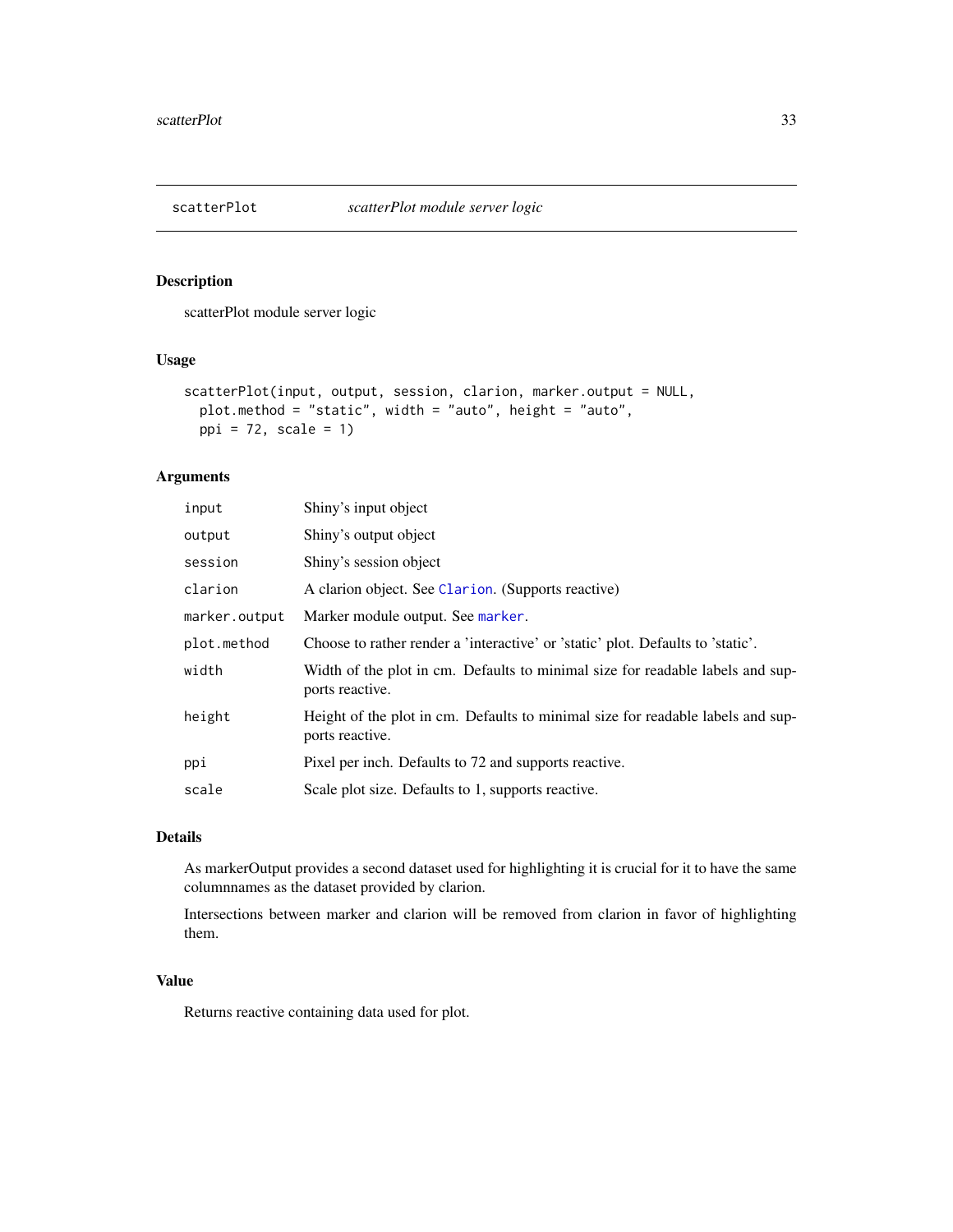<span id="page-33-0"></span>scatterPlotGuide *scatterPlot module guide*

# Description

scatterPlot module guide

### Usage

scatterPlotGuide(session, marker = FALSE)

# Arguments

| session | The shiny session                                           |
|---------|-------------------------------------------------------------|
| marker  | Logical if marker step should be enabled (Default = FALSE). |

# Value

A shiny reactive that contains the texts for the Guide steps.

scatterPlotUI *scatterPlot module UI representation*

# Description

scatterPlot module UI representation

#### Usage

```
scatterPlotUI(id)
```
# Arguments

id The ID of the modules namespace.

# Value

A list with HTML tags from [tag](#page-0-0).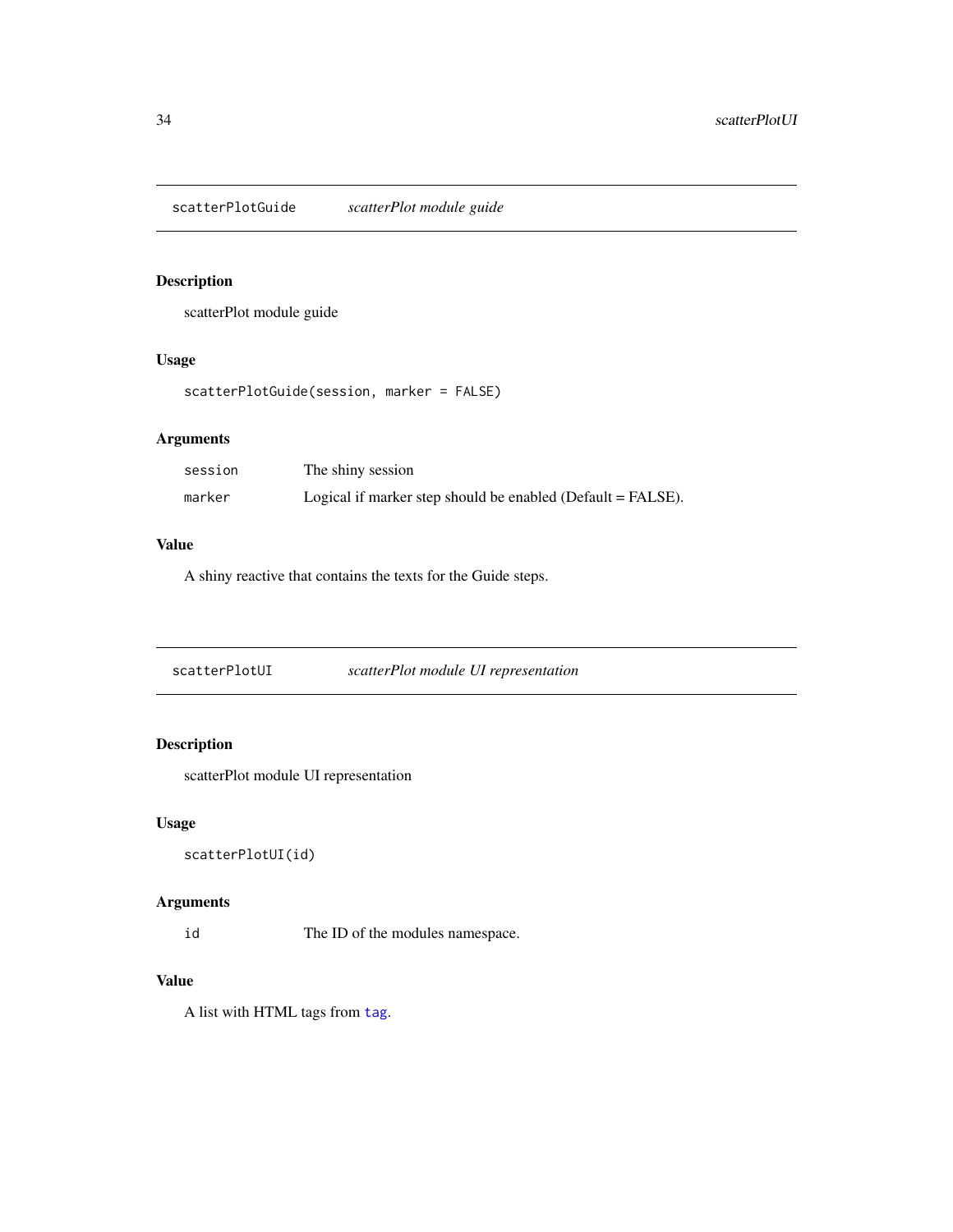<span id="page-34-0"></span>

Function to search data for selection

# Usage

```
searchData(input, choices, options = c("=", "<", ">"),
 min. = min(choices, na.rm = TRUE), max. = max(choices, na.rm = TRUE))
```
# Arguments

| input   | Vector length one (single) or two (ranged) containing numeric values for selec-<br>tion.                                                  |
|---------|-------------------------------------------------------------------------------------------------------------------------------------------|
| choices | Vector on which input values are applied.                                                                                                 |
| options | Vector on how the input and choices should be compared. It can contain: single<br>$= c("=", "<", ">")$ or ranged $= c("inner", "outer").$ |
| min.    | Minimum value that can be selected on slider (defaults to min(choices)).                                                                  |
| max.    | Maximum value that can be selected on slider (defaults to max(choices)).                                                                  |

#### Value

Returns a logical vector with the length of choices, where every matched position is TRUE.

| sequentialPalettes | Function to generate sequential (one-sided) color palettes (e.g. for |
|--------------------|----------------------------------------------------------------------|
|                    | expression, enrichment)                                              |

# Description

Function to generate sequential (one-sided) color palettes (e.g. for expression, enrichment)

# Usage

```
sequentialPalettes(n)
```
#### Arguments

n Number of colors to generate

# Value

A data.table with (named) color palettes of length n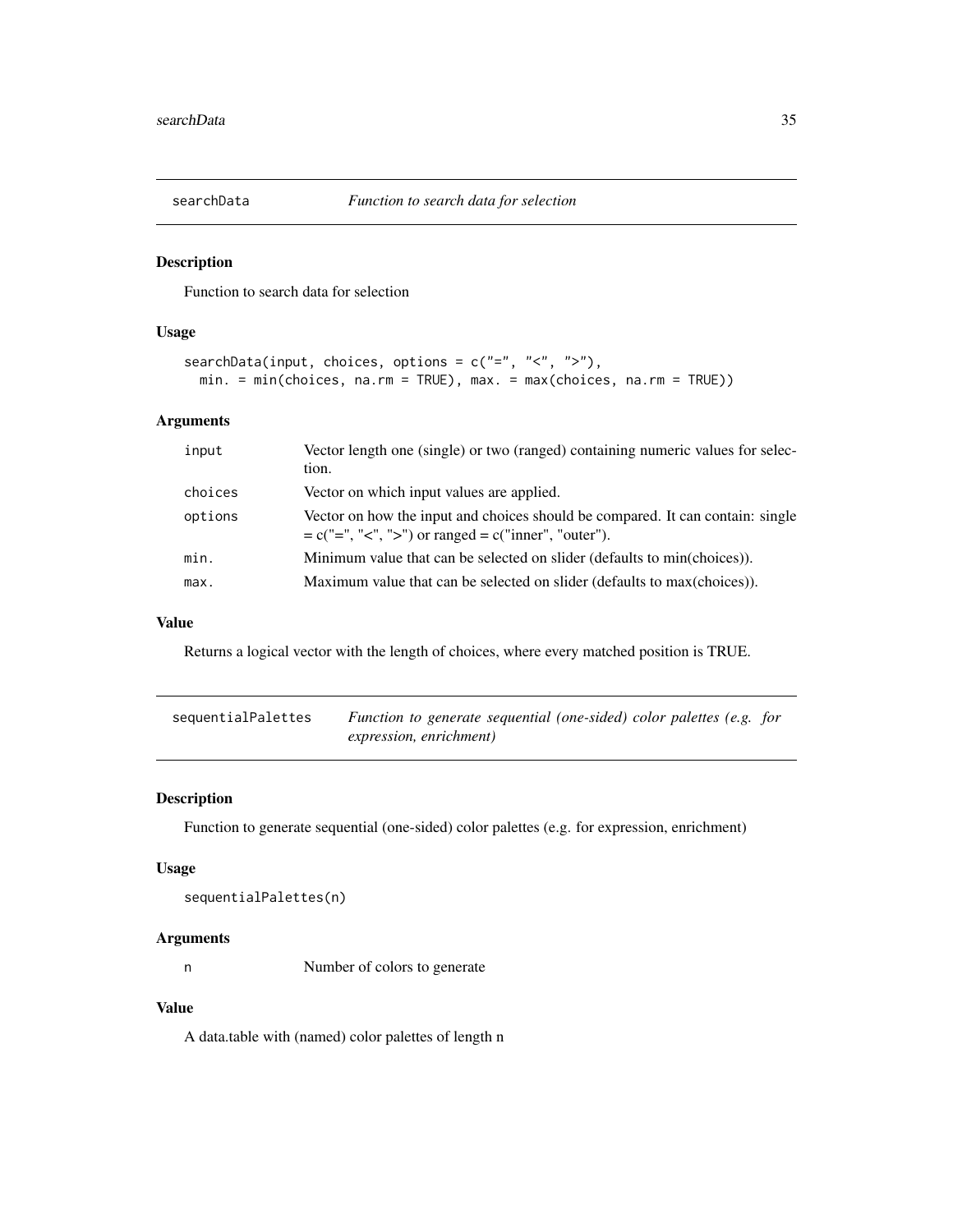<span id="page-35-0"></span>

set a log4r logger used within the package

#### Usage

```
set_logger(logger, token = NULL)
```
#### Arguments

| logger | A logger object see create. logger. NULL to disable logging. |
|--------|--------------------------------------------------------------|
| token  | Set a unique identifier for this logger.                     |

# Details

This function will save each logger in the wilson.globals environment. Each logger is stored by the name 'logger'[token] (e.g. 'logger6b821824b0b53b1a3e8f531a34d0d6e6').

Use onSessionEnded to clean up after logging. See [onFlush](#page-0-0).

transformation *transformation module server logic*

#### Description

The module provides several transformations on a numeric data matrix for the user.

# Usage

```
transformation(input, output, session, data, transpose = FALSE,
 pseudocount = 1, replaceInf = TRUE, replaceNA = TRUE)
```
#### Arguments

| Shiny's input object.                                                                       |
|---------------------------------------------------------------------------------------------|
| Shiny's output object.                                                                      |
| Shiny's session object.                                                                     |
| Numeric matrix on which transformation is performed (column-wise). (Sup-<br>ports reactive) |
| Whether the matrix should be transposed to enable row-wise transformation.                  |
| Numeric Variable to add a pseudocount to log-based transformations.                         |
| Change Infinite to NA, applied after transformation.                                        |
| Change NA to 0, applied after transformation.                                               |
|                                                                                             |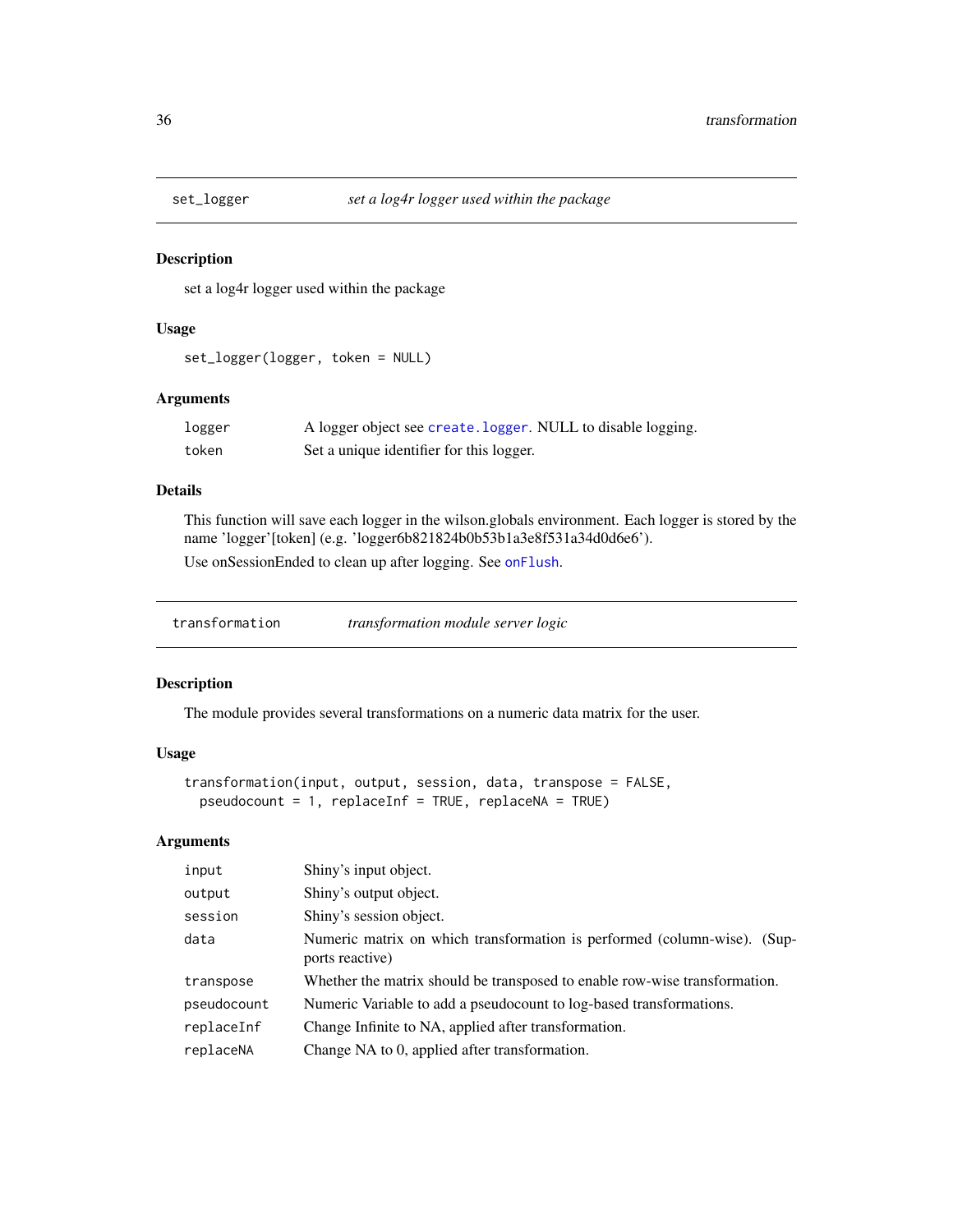# <span id="page-36-0"></span>Value

Namedlist of two containing data and name of the used method. data: Reactive containing the transformed matrix. Infinite values are replaced by NA and NA values are replaced by 0. method: Reactive containing String. transpose: Reactive containing String.

transformationUI *transformation module UI representation*

# Description

This function provides an input to select a transformation method.

# Usage

```
transformationUI(id, label = "Transformation", selected = "raw",
  choices = list(None = "raw", log2 = "log2", \text{·-log2} = "-log2", log10 =
  "log10", \text{log}10" = "-log10", \text{2 score} = "zscore", \text{log} regularized log' =
  "rlog"), transposeOptions = FALSE)
```
# Arguments

| id               | The ID of the modules namespace.                                                                                                                                                                                                                                        |
|------------------|-------------------------------------------------------------------------------------------------------------------------------------------------------------------------------------------------------------------------------------------------------------------------|
| label            | A character vector of length one with the label for the select Input.                                                                                                                                                                                                   |
| selected         | The initially selected value. See selectInput.                                                                                                                                                                                                                          |
| choices          | Named list of available transformations. Possible transformations are list ('None'<br>$=$ "raw", 'log2' = "log2", '-log2' = "-log2", 'log10' = "log10", '-log10' = "-<br>$log10$ ", 'Z score' = "zscore", 'regularized $log'$ = "rlog") which is also the de-<br>fault. |
| transposeOptions |                                                                                                                                                                                                                                                                         |
|                  | Boolean value if transpose radio Buttons are shown $(Daf)$ $t = EAI$ $RE$                                                                                                                                                                                               |

Boolean value if transpose radioButtons are shown (Default = FALSE).

#### Value

A list with HTML tags from [tag](#page-0-0).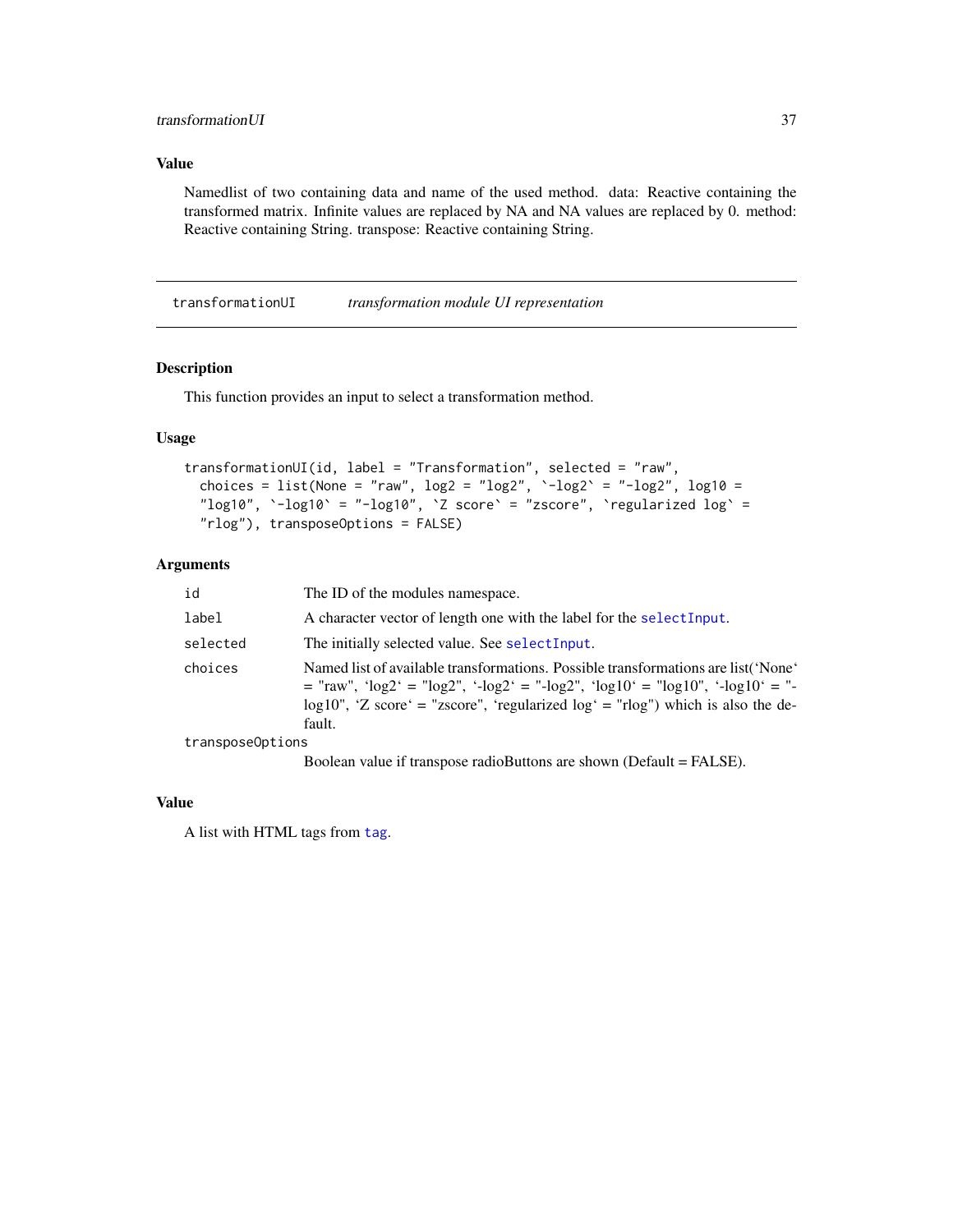# <span id="page-37-0"></span>Index

∗Topic datasets Clarion, [5](#page-4-0) and, [3](#page-2-0) andUI, [4](#page-3-0) categoricalPalettes, [4](#page-3-0) Clarion, [5,](#page-4-0) *[15](#page-14-0)*, *[17](#page-16-0)*, *[19](#page-18-0)*, *[21](#page-20-0)*, *[25](#page-24-0)*, *[29](#page-28-0)*, *[31](#page-30-0)*, *[33](#page-32-0)* colorPicker, [6](#page-5-0) colorPickerUI, [7](#page-6-0) columnSelector, [7](#page-6-0) columnSelectorUI, [8](#page-7-0) create.logger, *[36](#page-35-0)* create\_geneview, [9](#page-8-0) create\_heatmap, [10](#page-9-0) create\_pca, [11](#page-10-0) create\_scatterplot, [12](#page-11-0) divergingPalettes, [13](#page-12-0) download, [14](#page-13-0) downloadHandler, *[14](#page-13-0)* equalize, [14](#page-13-0) featureSelector, [15](#page-14-0) featureSelectorGuide, [16](#page-15-0) featureSelectorUI, [16](#page-15-0) force, *[17](#page-16-0)* forceAndCall, *[17](#page-16-0)* forceArgs, [17](#page-16-0) fread, *[29](#page-28-0)* geneView, [17](#page-16-0) geneViewGuide, [18](#page-17-0) geneViewUI, [19](#page-18-0) geom\_point, *[12](#page-11-0)* geom\_text, *[12](#page-11-0)* get, *[17](#page-16-0)* global\_cor\_heatmap, [19](#page-18-0) global\_cor\_heatmap\_guide, [20](#page-19-0) global\_cor\_heatmapUI, [20](#page-19-0)

heatmap, [21](#page-20-0) heatmapGuide, [21](#page-20-0) heatmapr, *[10](#page-9-0)* heatmapUI, [22](#page-21-0) label, [22](#page-21-0) labelUI, [23](#page-22-0) levellog, *[25](#page-24-0)* limit, [24](#page-23-0) limitUI, [24](#page-23-0) lims, *[13](#page-12-0)* log\_message, [25](#page-24-0) make.unique, *[23](#page-22-0)* marker, [25,](#page-24-0) *[33](#page-32-0)* markerUI, [26](#page-25-0) match.call, *[17](#page-16-0)* onFlush, *[36](#page-35-0)* orNumeric, [26](#page-25-0) orNumericUI, [27](#page-26-0) orTextual, [28](#page-27-0) orTextualUI, [29](#page-28-0) parse\_MaxQuant, [30](#page-29-0) parser, [29](#page-28-0) pca, [31](#page-30-0) pcaGuide, [31](#page-30-0) pcaUI, [32](#page-31-0) points, *[11](#page-10-0)* release\_questions, [32](#page-31-0) scatterPlot, [33](#page-32-0) scatterPlotGuide, [34](#page-33-0) scatterPlotUI, [34](#page-33-0) searchData, [35](#page-34-0) selectInput, *[28,](#page-27-0) [29](#page-28-0)*, *[37](#page-36-0)* sequentialPalettes, [35](#page-34-0) set\_logger, [36](#page-35-0) sliderInput, *[26,](#page-25-0) [27](#page-26-0)*